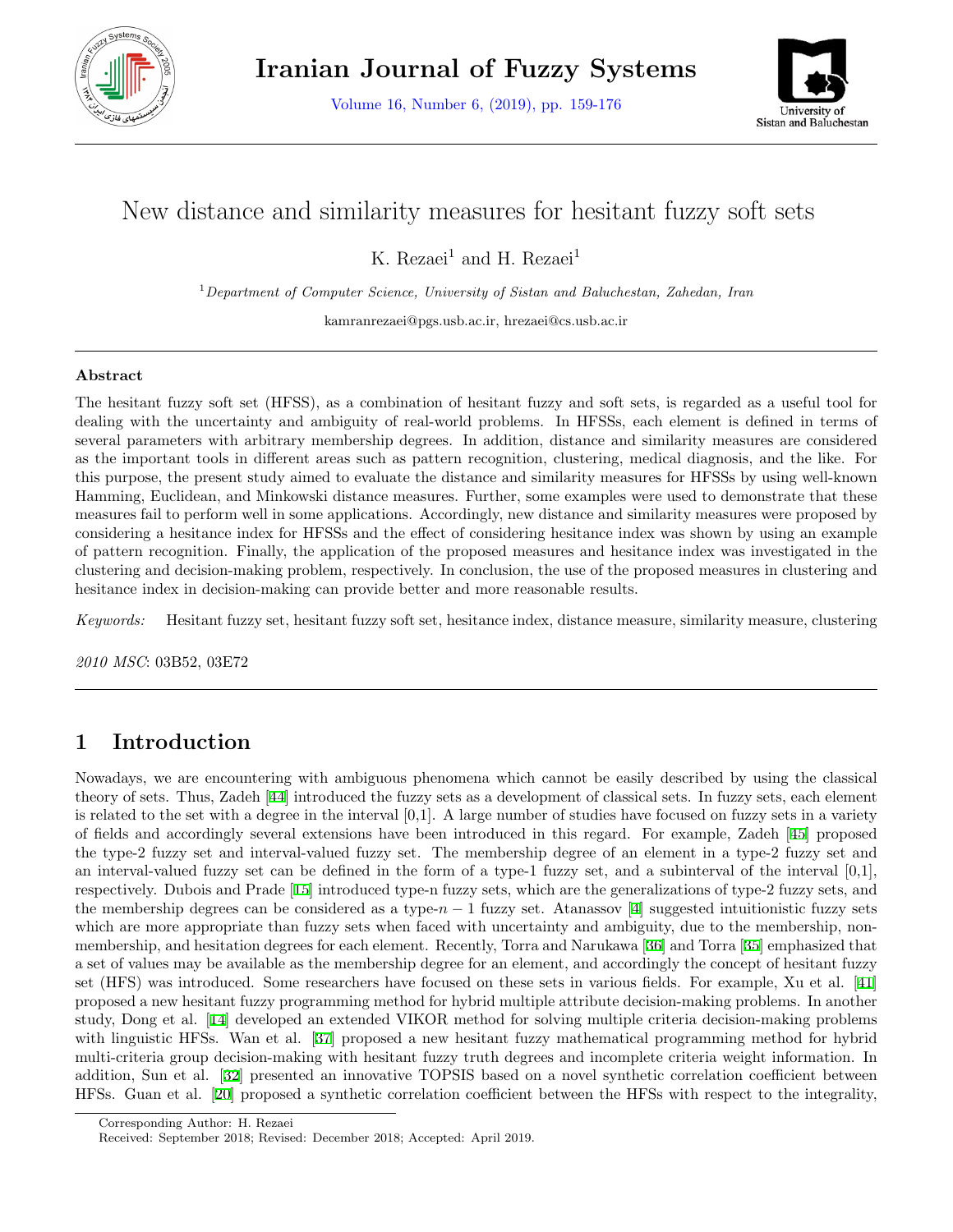distribution, and the length of membership. Further, the grey relational analysis for HFSs and interval-valued HFSs were considered in several studies [\[33](#page-16-6), [19](#page-16-7), [34](#page-16-8)].

According to Molodtsov [\[28](#page-16-9)], there are some difficulties in different methods such as fuzzy sets, which are used to deal with ambiguity, maybe due to the lack of a parameterization tool for these methods. Hence, a mathematical tool was introduced to deal with uncertainty called "soft sets". The use of these sets has attracted the researchers' attentions. For example, Maji et al. [[25\]](#page-16-10) introduced fuzzy soft set by combining soft set and fuzzy set. In addition, Maji represented the concept of an intuitionistic fuzzy soft set using the combination of soft sets and intuitionistic fuzzy sets [\[26](#page-16-11)]. Yang et al. [[43\]](#page-17-2) proposed the interval-valued fuzzy soft set by combining the interval-valued fuzzy set and the soft set. In another study, Jiang et al. [[22](#page-16-12)] suggested the interval-valued intuitionistic fuzzy soft theory. Further, Feng et al. [[17](#page-15-3)] developed the concept of the rough set [[29\]](#page-16-13) and introduced the soft rough set.

Recently, the hesitant fuzzy soft set (HFSS) was defined as a combination of soft set and hesitant fuzzy set [[5\]](#page-15-4). It is considered as a powerful tool for dealing with uncertainty in real world problems, especially those related to decisionmaking. For example, candidates should be evaluated by a group of decision makers on some criteria in deciding whether to assign a job to a person from among several candidates. Some decision makers are often hesitant about giving their opinions on the candidates for different criteria, which may be related to inadequate knowledge about some criteria. Further, one may regard a set of criteria as more important than others, while the others consider another relevant set of criteria. In some circumstances, decision makers are interested in considering a subset of criteria rather than the whole criteria for evaluating candidates. In such a case, the use of HFSS plays a significant role in collecting comments and solving decision-making problem. These sets have been highlighted by many researchers [[38,](#page-16-14) [12](#page-15-5), [8](#page-15-6), [7,](#page-15-7) [13](#page-15-8), [2](#page-15-9)]. For example, Bin [[8\]](#page-15-6) introduced generalized hesitant fuzzy soft sets and some operators related to these sets. Beg and Rashid [\[7](#page-15-7)] developed the fuzzy TOPSIS method for HFSSs. Das et al. [[13\]](#page-15-8) represented the concept of correlation coefficient and some of its properties for HFSSs, as well as an algorithm for applying this correlation coefficient to a decision-making problem. In another study, Alshehri et al. [[2](#page-15-9)] applied the notion of HFSS for dealing with several kinds of theories in BCK algebras, and evaluated the application of HFSSs in decision-making.

The distance and similarity measures have been considered as important tools in many areas such as pattern recognition, clustering, decision-making, and medical diagnosis and the like, among which the well-known measures for evaluating the distance between two fuzzy sets A and B on the universal set  $U = \{u_1, u_2, ..., u_n\}$  are as follows [[23\]](#page-16-15):

- **-** the Hamming distance:  $d_h(A, B) = \sum_{i=1}^n | \mu_A(u_i) \mu_B(u_i) |$
- **-** the normalized Hamming distance:  $d_{nh}(A, B) = \frac{1}{n} \sum_{i=1}^{n} | \mu_A(u_i) \mu_B(u_i) |$
- **-** the Euclidean distance:  $d_e(A, B) = (\sum_{i=1}^n | \mu_A(u_i) \mu_B(u_i) |^2)^{1/2}$
- **-** the normalized Euclidean distance:  $d_{ne}(A, B) = (\frac{1}{n} \sum_{i=1}^{n} | \mu_A(u_i) \mu_B(u_i) |^2)^{1/2}$

A large number of studies have been conducted on developing distance and similarity measures of fuzzy, type-2 fuzzy, interval-valued fuzzy, intuitionistic fuzzy sets, and soft sets [\[39](#page-16-16), [6,](#page-15-10) [21](#page-16-17), [3](#page-15-11), [18,](#page-15-12) [9](#page-15-13), [27](#page-16-18)]. Regarding HFSs, several distance and similarity measures have been proposed. For example, Xu and Xia [[42\]](#page-17-3), introduced various distance measures and accordingly provided similarity measures of hesitant fuzzy sets. Farhadinia [[16\]](#page-15-14) investigated the relationship between entropy, similarity, and distance for hesitant fuzzy sets and interval-valued hesitant fuzzy sets. Zhang and Xu [[48](#page-17-4)] proposed the distance measures and two new similarity measures of hesitant fuzzy sets by considering a new hesitant index for hesitant fuzzy sets. In another study, Zeng et al. [[46\]](#page-17-5) defined several new similarity and distance measures of hesitant fuzzy sets by considering the degree of hesitation for these sets. Recently, some studies emphasized the imprecise and vague data clustering in which similarity and distance measures were taken into consideration. For example, Zeshui [[47\]](#page-17-6) provided an intuitionistic fuzzy hierarchical clustering algorithm. In addition, Chen et al. [[10](#page-15-15)] proposed a clustering algorithm for the HFSs. Aliahmadipour and Eslami [[1\]](#page-15-16) represented a new hierarchical clustering algorithm for clustering generalized hesitant fuzzy sets introduced in [\[30](#page-16-19)]. However, to the best of our knowledge, no work has been conducted on HFSSs.

In this study, the well-known Hamming, Euclidean, and Minkowski distance measures for HFSSs were evaluated, along with their corresponding similarity measures. In addition, an example was provided to demonstrate the lack of appropriate performance for these measures in some cases. Further, distance and similarity measures play an important role in many areas and their inappropriate performance can disturb the final result. In fact, the inappropriate performance of these measures is related to the lack of considering the hesitation in the HFSS. Therefore, this problem has motivated the authors to propose new distance and similarity measures for HFSSs by considering a hesitance index for these sets. Then, the use of proposed measures led to more reasonable results based on a pattern recognition example. Furthermore, several projects evaluated by several evaluators in the form of HFSSs, were clustered based on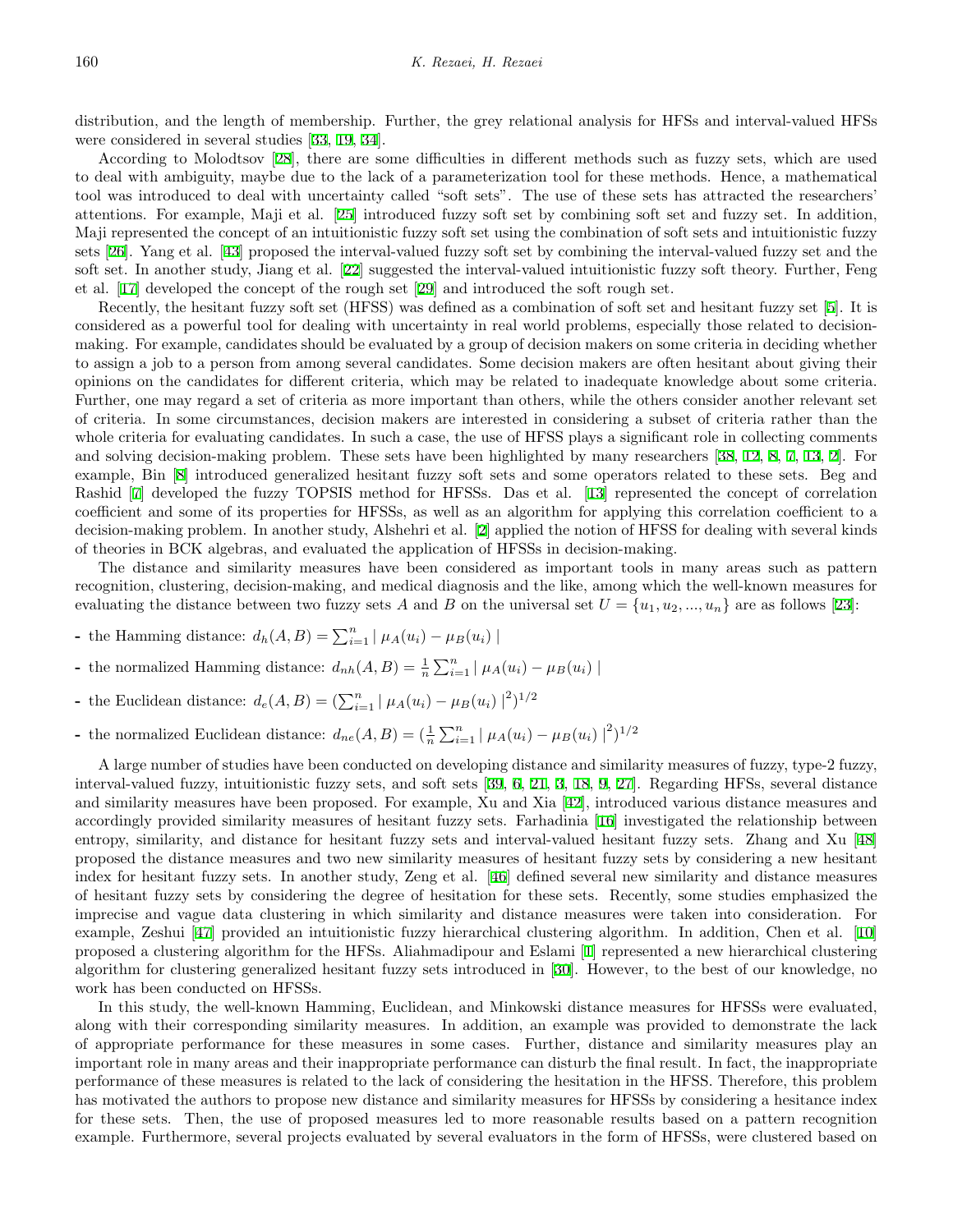the single linkage hierarchical clustering algorithm [\[31](#page-16-20)]. Additionally, the proposed hesitance index was used to improve a decision-making algorithm.

This paper is organized as follows:

Section [2](#page-2-0) investigates some required definitions related to hesitant fuzzy sets, soft sets, and hesitant fuzzy soft sets. Section [3](#page-3-0) indicates the well-known distance and similarity measures for HFSSs, as well as demonstrating the drawback of these measures by an example. Section [4](#page-5-0), presents the new distance and similarity measures of HFSSs. Hesitant fuzzy soft data clustering, along with the application of the proposed hesitance index in decision-making is evaluated in Section [5.](#page-9-0) Finally, the conclusion is elaborated in Section [6.](#page-14-0)

## <span id="page-2-0"></span>**2 Preliminaries**

Some definitions required for the next sections will be presented in this section. Throughout this paper, it is assumed that  $U = \{u_1, u_2, \ldots, u_n\}$  is a universal set and  $E = \{e_1, e_2, \ldots, e_m\}$  is a set of parameters.

**Definition 2.1.** [\[35](#page-16-1)] The hesitant fuzzy set *H* over *U* is a function that, returns a subset of the interval  $[0,1]$  when applied to *U*.

In [[40\]](#page-16-21), for a simpler understanding, a hesitant fuzzy set, like *H* over the universal set *U*, is represented using the mathematical symbol as follows:

$$
H = \{ \langle u, h_H(u) \rangle \mid u \in U \} \tag{1}
$$

Where  $h_H(u)$  is a set of possible membership degrees of the element  $u \in U$  in the set *H*.  $h = h_H(u)$  is called a hesitant fuzzy element (HFE).

Since the number of membership degrees may be different in different HFEs, the number of elements in the HFE  $h_H(u)$  is shown by  $l(h_H(u))$ .

**Definition 2.2.** [\[40](#page-16-21)] Let  $h(u) = {\alpha_i}_{i=1}^{l(h(u))}$  be a HFE,  $s(h(u))$  is the score of  $h(u)$  and is defined as:

$$
s(h(u)) = \frac{1}{l(h(u))} \sum_{i=1}^{l(h(u))} \alpha_i
$$
 (2)

<span id="page-2-1"></span>**Definition 2.3.** [\[11](#page-15-17)] Let  $h(u) = {\alpha_i}_{i=1}^{l(h(u))}$  be a HFE,  $\sigma(h(u))$  is the deviation degree of  $h(u)$  and is defined as:

$$
\sigma(h(u)) = \sqrt{\frac{1}{l(h(u))} \sum_{i=1}^{l(h(u))} (\alpha_i - s(h(u)))^2}
$$
\n(3)

In fact, the deviation degree presented in Definition [2.3](#page-2-1) reflects the same standard deviation for the HFE *h*(*u*).

In [\[11](#page-15-17)], the score and deviation degree of the HFEs are used for comparison of these elements. Suppose that  $h_1$  and  $h_2$  are two HFEs,  $s(h_1) < s(h_2)$ , implies that  $h_1 < h_2$  and assuming  $s(h_1) = s(h_2)$ , then the following relationships are used:

- (i)  $\sigma(h_1) = \sigma(h_2) \Rightarrow h_1 = h_2$
- (ii)  $\sigma(h_1) > \sigma(h_2) \Rightarrow h_1 < h_2$
- (iii)  $\sigma(h_1) < \sigma(h_2) \Rightarrow h_1 > h_2$

**Assumption 2.1.** [[42\]](#page-17-3) Assume that  $h_1$  and  $h_2$  be two HFEs over universal set *U*, it might be for  $u \in U$ ,  $l(h_1(u)) \neq$  $l(h_2(u))$ . In this case,  $l_u$  is defined as  $l_u = \max\{l(h_1(u)), l(h_2(u))\}$ . To make a comparison between the two HFEs, their membership degrees must first be ordered. Also, it is proposed that a HFE with the fewer number of membership degrees to be developed to perform a correct comparison between two HFEs so that the number of membership degrees to be equal in both elements.

In this paper, the membership degrees in the elements are ordered in descending order. Thus,  $h_{H}^{\tau(j)}$  $\eta_{H_1}^{\tau(j)}(u)$  and  $h_{H_2}^{\tau(j)}$  $\frac{H^{(1)}(u)}{H_2}(u)$ represent the *j*-th largest value in  $h_{H_1}(u)$  and  $h_{H_2}(u)$ , respectively. Furthermore, a HFE with the fewer number of membership degrees is developed by adding the smallest membership degree in it, until their number is equal with the membership degrees of other HFE.

Farhadinia [[16\]](#page-15-14) proposed two methods to order the HFSs as follows: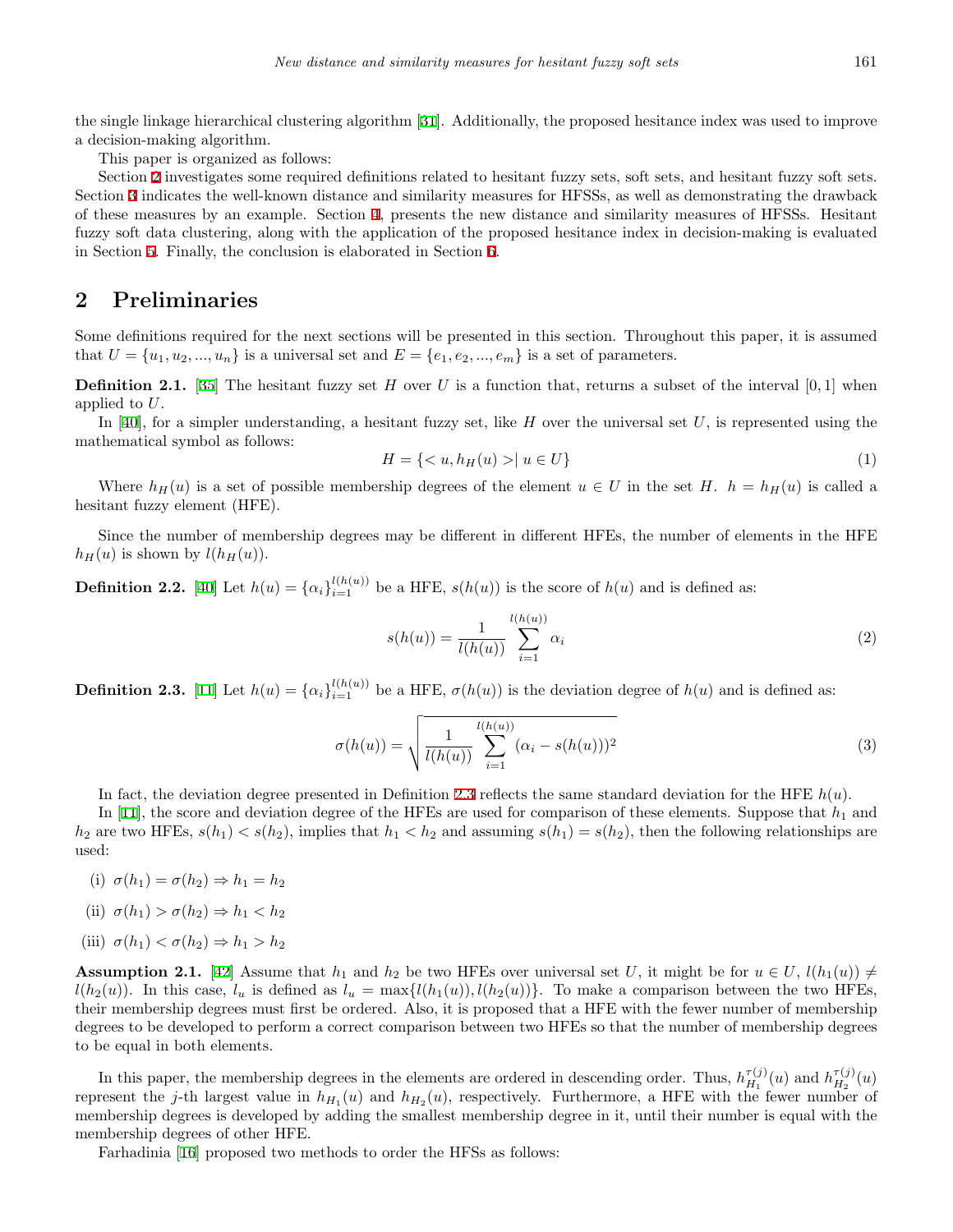**Definition 2.4.** [\[16](#page-15-14)] Let  $H_1$  and  $H_2$  be two HFSs over *U*, then the component-wise and total ordering methods for them are defined as:

- (i) (Component-wise ordering)  $H_1 \n\t\le H_2$  iff  $h_{H_1}^{\tau(j)}$  $h_{H_1}^{\tau(j)}(u_i) \leq h_{H_2}^{\tau(j)}$  $H_2^{(1)}(u_i), i = 1, \ldots, n, j = 1, \ldots, l_{u_i},$
- (ii) (Total ordering)  $H_1 \preceq H_2$  iff  $s(H_1) \leq s(H_2)$

In this definition,  $s(H_1)$  and  $s(H_2)$ , represent the score of HFSs  $H_1$  and  $H_2$ , respectively and are defined as:

$$
s(H_1) = \frac{1}{n} \sum_{i=1}^n \left(\frac{1}{l_{u_i}} \sum_{j=1}^{l_{u_i}} h_{H_1}^{\tau(j)}(u_i)\right), \text{ and } s(H_2) = \frac{1}{n} \sum_{i=1}^n \left(\frac{1}{l_{u_i}} \sum_{j=1}^{l_{u_i}} h_{H_2}^{\tau(j)}(u_i)\right).
$$

In [\[48](#page-17-4)], for a HFE, like  $h_H$  of a hesitant fuzzy set *H*, a hesitance index has been defined, which is indicated by  $\hbar_H$ and shows the hesitance degree in  $h<sub>H</sub>$ . Then, by considering the hesitance index, two new ordering methods have been defined for the hesitant fuzzy sets.

<span id="page-3-2"></span>**Definition 2.5.** [\[48](#page-17-4)] Let  $H_1$  and  $H_2$  be two HFSs over the universal set  $U = \{u_1, u_2, \ldots, u_n\}$ , then the component-wise and total ordering methods for them are defined as:

(i) (Component-wise ordering)  $H_1 \leq H_2$  if and only if for  $i = 1, \ldots, n$  and for  $j = 1, \ldots, l_{u_i}$ , the following condition holds:

$$
h_{H_1}^{\tau(j)}(u_i) \le h_{H_2}^{\tau(j)}(u_i) \quad \text{and} \quad \hbar_{H_2}(u_i) \le \hbar_{H_1}(u_i)
$$

(ii) (Total ordering)  $H_1 \preceq H_2$  if and only if the following condition holds:

$$
s(H_1) < s(H_2)
$$
 or  $s(H_1) = s(H_2)$  and  $\hbar(H_2) \leq \hbar(H_1)$ 

**Definition 2.6.** [\[28](#page-16-9)] Let  $A \subseteq E$ , A pair  $(G, A)$  is called a soft set over *U* if and only if *G* is a mapping from *A* to the power set  $P(U)$  (the set of all subsets of U). In other words, it can be said that the soft set  $(G, A)$  is a parameterized family of subsets of the universal set *U*.

**Definition 2.7.** [\[25](#page-16-10)] Let  $A \subseteq E$  and  $\tilde{P}(U)$  be the set of all fuzzy subsets of *U*. A pair  $(\tilde{G}, A)$  is called a fuzzy soft set over *U*, where  $\tilde{G}$  is a mapping from *A* to the  $\tilde{P}(U)$ .

**Definition 2.8.** [\[5](#page-15-4)] Let  $A \subseteq E$  and  $H(U)$  be the set of all hesitant fuzzy sets in *U*. A pair  $(F, A)$  is called a hesitant fuzzy soft set over U, where  $\tilde{F}$  is a mapping from A to the  $H(U)$ .

**Definition 2.9.** [\[12](#page-15-5)] Let  $M = (\tilde{F}, A)$  be a HFSS over *U* and  $A \subseteq E$ , the score of *M* is defined as:

$$
s(M) = \frac{1}{m} \sum_{i=1}^{m} \frac{1}{n} \sum_{j=1}^{n} \frac{1}{l_{e_i, u_j}} \sum_{k=1}^{l_{e_i, u_j}} h_M^{\tau(k)}(e_i)(u_j)
$$
(4)

Where  $h_M(e_i)(u_j)$  is the set of membership degrees of  $u_j$  in  $F(e_i)$ .

**Assumption 2.2.** Let M and N be two HFSSs over U, it might be for  $u \in U$  and  $e \in E$ ,  $l(h_M(e)(u)) \neq l(h_N(e)(u))$ . Hence,  $l_{e,u}$  is defined as  $l_{e,u} = \max\{l(h_M(e)(u)), l(h_N(e)(u))\}.$  Also, to make a comparison between  $h_M(e)(u)$  and  $h_N(e)(u)$ , their membership degrees must be ordered. In this paper, the membership degrees are ordered in descending order. Therefore,  $h_M^{\tau(k)}(e)(u)$  and  $h_N^{\tau(k)}(e)(u)$  represent the k-th largest value in  $h_M(e)(u)$  and  $h_N(e)(u)$ , respectively. To make a correct comparison between  $h_M(e)(u)$  and  $h_N(e)(u)$  the number of membership degrees of them must be equal. For example, if there are a fewer number of member degrees in  $h_M(e)(u)$ , then  $h_M(e)(u)$  is developed by adding its smallest membership degree until it has the same length with  $h_N(e)(u)$ .

# <span id="page-3-0"></span>**3 Well-known distance and similarity measures for hesitant fuzzy soft sets**

<span id="page-3-1"></span>In this section, the well-known Hamming, Euclidean, and Minkowski distance measures and their corresponding similarity measures are investigated for HFSSs and illustrated by an example; these measures may not have a good performance in some cases.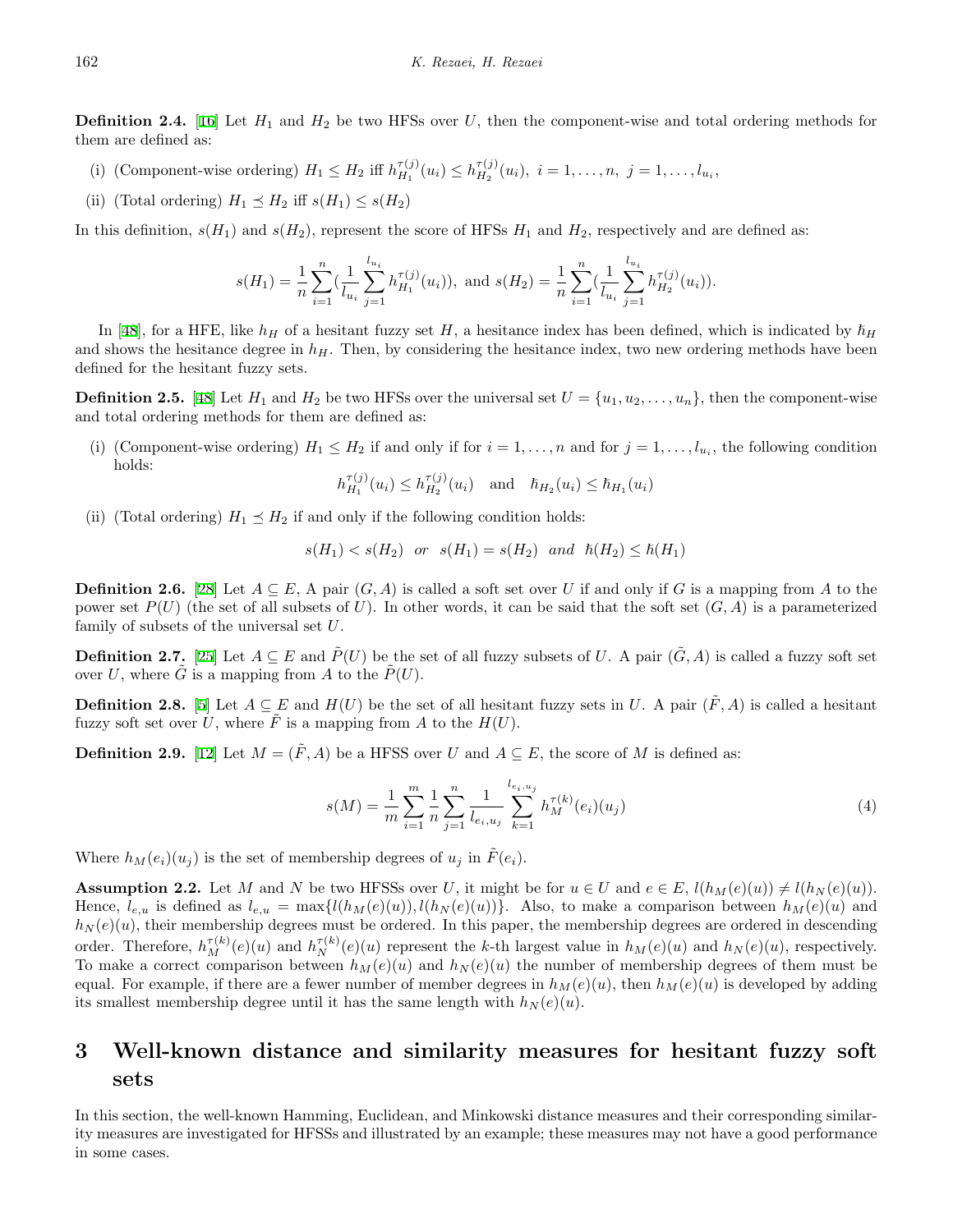**Definition 3.1.** Let  $M = (\tilde{F}, A)$  and  $N = (\tilde{G}, B)$  be two HFSSs over the universal set *U* and *A* and *B* be two subsets of the parameters set  $E$ ,  $d(M, N)$  is a distance measure between M and N, if it satisfies the following properties:

- **(D1)**  $0 \leq d(M, N) \leq 1$
- **(D2)**  $d(M, N) = 0$  iff  $M = N$
- **(D3)**  $d(M, N) = d(N, M)$

And if  $Q = (\tilde{Z}, C)$  be also another HFSS defined over *U* and  $C \subseteq E$  such that  $M \leq N \leq Q$ , then The following conditions are satisfied:

**(D4)** *d*(*M, N*) *≤ d*(*M, Q*)*, d*(*N, Q*) *≤ d*(*M, Q*)

Also,  $s(M, N)$  is the similarity measure between M and N, if it satisfies the following properties:

- **(S1)**  $0 \le s(M, N) \le 1$
- **(S2)**  $s(M, N) = 1$  iff  $M = N$
- **(S3)**  $s(M, N) = s(N, M)$

And again, taking into account the set  $Q = (\tilde{Z}, C)$  such that  $M \leq N \leq Q$ , then the following condition are satisfied:

(S4) 
$$
s(M,Q) \leq s(M,N), s(M,Q) \leq s(N,Q)
$$

<span id="page-4-1"></span>**Remark [3.1](#page-3-1).** *From the definition* 3.1 *it is concluded that*  $s(M, N) = 1 - d(M, N)$ .

<span id="page-4-0"></span>**Remark 3.2.** Let  $M = (\tilde{F}, A)$  and  $N = (\tilde{G}, B)$  be two HFSSs over *U* such that  $A \subseteq E$  and  $B \subseteq E$ . To calculate the distance between these two sets, the set of their parameters is firstly developed as follows (Suppose that  $C = A \cap B$ ):

- $\bullet \ \forall e \in B \setminus C, \forall i = 1, \ldots, n, \tilde{F}(e)(u_i) = \{0\}$
- *•*  $\forall e \in A \setminus C, \forall i = 1, ..., n, \tilde{G}(e)(u_i) = \{0\}$

Therefore in the following, without loss of generality, the HFSSs will be considered on the set of main parameters, i.e., *E*.

Considering the Remark [3.2](#page-4-0) and the Hamming and Euclidean distances defined in [\[12](#page-15-5)], the hesitant soft normalized Hamming distance (*dhsnh*), the hesitant soft normalized Euclidean distance (*dhsne*) and the hesitant soft normalized minkowski distance  $(d_{hsnm})$  for the HFSSs M and N over U are defined as follows:

$$
d_{hsnh}(M,N) = \frac{1}{m} \sum_{i=1}^{m} \left\{ \frac{1}{n} \sum_{j=1}^{n} \left[ \frac{1}{l_{e_i,u_j}} \sum_{k=1}^{l_{e_i,u_j}} \left| h_M^{\tau(k)}(e_i)(u_j) - h_N^{\tau(k)}(e_i)(u_j) \right| \right] \right\}
$$
(5)

$$
d_{hsne}(M,N) = \left(\frac{1}{m} \sum_{i=1}^{m} \left\{ \frac{1}{n} \sum_{j=1}^{n} \left[ \frac{1}{l_{e_i, u_j}} \sum_{k=1}^{l_{e_i, u_j}} \left| h_M^{\tau(k)}(e_i)(u_j) - h_N^{\tau(k)}(e_i)(u_j) \right|^2 \right] \right\} \right)^{\frac{1}{2}}
$$
(6)

$$
d_{hsnm}(M,N) = \left(\frac{1}{m} \sum_{i=1}^{m} \left\{ \frac{1}{n} \sum_{j=1}^{n} \left[ \frac{1}{l_{e_i,u_j}} \sum_{k=1}^{l_{e_i,u_j}} \left| h_M^{\tau(k)}(e_i)(u_j) - h_N^{\tau(k)}(e_i)(u_j) \right|^{\lambda} \right] \right\} \right)^{\frac{1}{\lambda}}
$$
(7)

Where  $\lambda > 0$ ,  $l_{e_i, u_j} = \max\{l(h_M(e_i)(u_j)), l(h_N(e_i)(u_j))\}$  and  $h_M^{\tau(k)}(e_i)(u_j)$  and  $h_N^{\tau(k)}(e_i)(u_j)$  are respectively the k-th largest value in  $h_M(e_i)(u_i)$  and  $h_N(e_i)(u_i)$ .

According to Remark [3.1](#page-4-1), the similarity measures for two HFSSs *M* and *N* are also defined as  $s_{hsnh}(M, N)$  =  $1 - d_{hsnh}(M, N), s_{hsne}(M, N) = 1 - d_{hsne}(M, N)$  and  $s_{hsnm}(M, N) = 1 - d_{hsnm}(M, N)$ .

<span id="page-4-2"></span>In some cases, the measures expressed above may not have an appropriate performance, as indicated in the following example.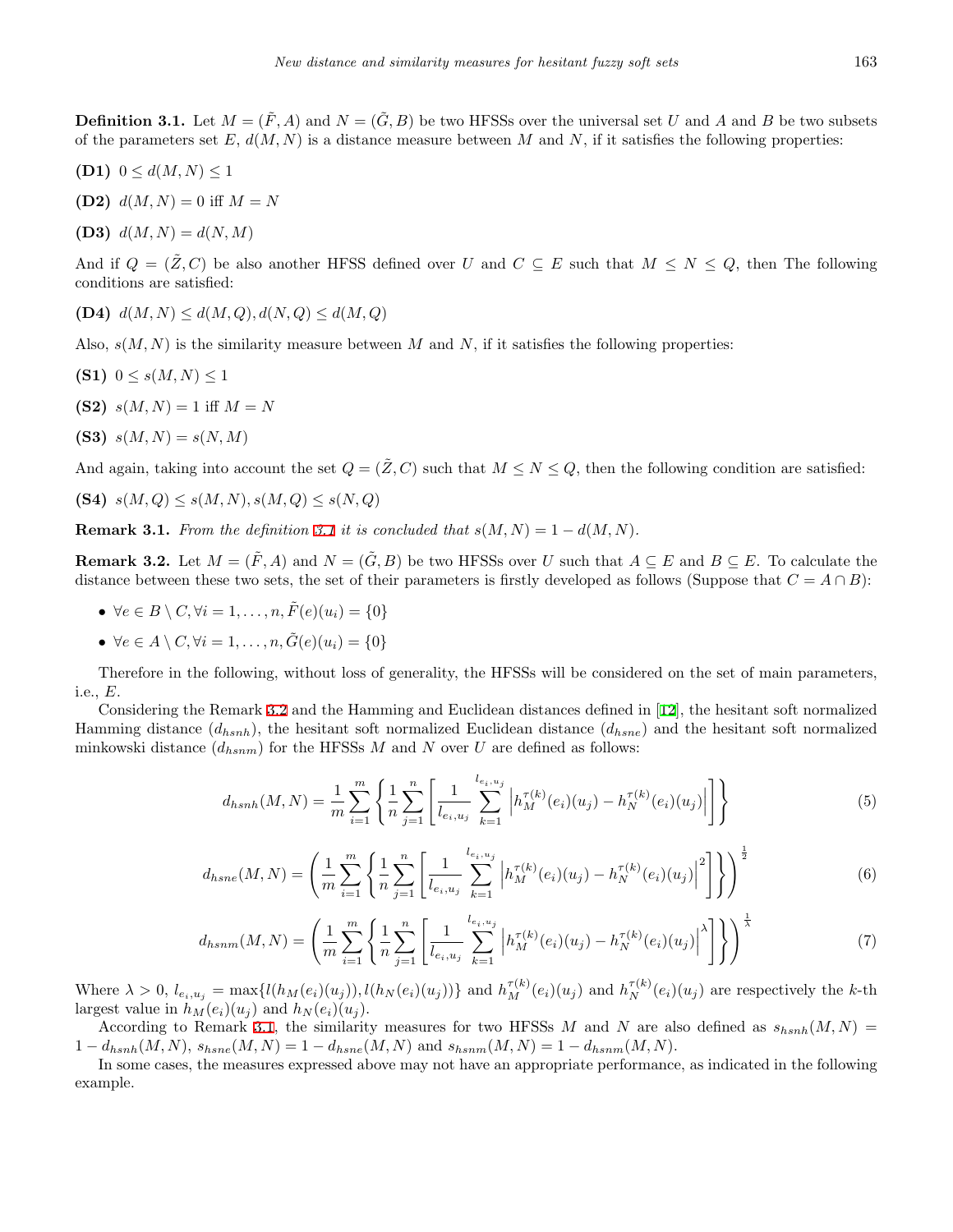<span id="page-5-1"></span>

|                  | e <sub>1</sub>                                          | $e_2$                                                  | $e_3$ |
|------------------|---------------------------------------------------------|--------------------------------------------------------|-------|
| $\boldsymbol{u}$ |                                                         | $\{0.7, 0.6, 0.5\}$ $\{0.6, 0.5, 0.4\}$ $\{0.8, 0.7\}$ |       |
|                  |                                                         | Table 1: The HFSS $M$                                  |       |
|                  | $e_1$                                                   | $e_2$                                                  | $e_3$ |
| $\boldsymbol{u}$ | $\{0.5, 0.45, 0.4\}$ $\{0.4, 0.3, 0.2\}$ $\{0.6, 0.5\}$ |                                                        |       |
|                  |                                                         | Table 2: The HFSS $N$                                  |       |
|                  | e <sub>1</sub>                                          | $e_2$                                                  | $e_3$ |
| $\boldsymbol{u}$ | $\{0.9, 0.5, 0.35\}$ $\{0.8, 0.3, 0.2\}$ $\{1.0, 0.5\}$ |                                                        |       |

<span id="page-5-3"></span><span id="page-5-2"></span>Table 3: The HFSS *O*

**Example 3.1.** Let  $M = (\tilde{F}, E)$ ,  $N = (\tilde{G}, E)$  and  $O = (\tilde{H}, E)$  be three HFSSs over *U*, which have been defined in Table [1,](#page-5-1) Table [2](#page-5-2) and Table [3](#page-5-3), respectively.

Suppose that we have to find a set between the sets *N* and *O* which is more similar to the set *M*. Using each of the similarity measures *shsnh*, *shsne* and *shsnm*, it is concluded that the similarity of the sets *M* and *N* is equal to that of *M* and *O*:

 $s_{hsnh}(M, N) = s_{hsnh}(M, O) = 0.8167$  $s_{hme}(M, N) = s_{hme}(M, O) = 0.8137$  $s_{hsnm}(M, N) = s_{hsnm}(M, O) = 0.8073, \quad (\lambda = 6)$ 

 $s_{hsnm}(M, N) = s_{hsnm}(M, O) = 0.8048, \quad (\lambda = 10)$ 

however, it is observed that the hesitancy of  $\tilde{G}(e_2)(u)$  and  $\tilde{G}(e_3)(u)$  are similar to the hesitancy of  $\tilde{F}(e_2)(u)$  and  $F(e_3)(u)$ . respectively Therefore, taking into account the equal similarity of the sets *N* and *O* to the set *M* is not logical.

## <span id="page-5-0"></span>**4 New distance and similarity measures for hesitant fuzzy soft sets**

As observed, the distance and similarity measures introduced so far may not have desirable outcomes in some cases. Hence, taking into account the concept of standard deviation, new distance and similarity measures for HFSSs are proposed. First, some definitions related to HFSSs are expressed.

<span id="page-5-6"></span>**Definition 4.1.** Let  $M = (\tilde{F}, A)$  be a HFSS over U, the standard deviation for  $\tilde{F}(e)(u) = \{\gamma_i\}_{i=1}^{l(\tilde{F}(e)(u))}, e \in A$  and  $u \in U$ , is defined as:

$$
\sigma(\tilde{F}(e)(u)) = \sqrt{\left(\frac{1}{l(\tilde{F}(e)(u))}\right)^{l(\tilde{F}(e)(u))}\sum_{i=1}^{l(\tilde{F}(e)(u))}(\gamma_i - s(\tilde{F}(e)(u)))^2}
$$
\n(8)

Where  $l(\tilde{F}(e)(u))$  denotes the number of elements in  $\tilde{F}(e)(u)$  and  $s(\tilde{F}(e)(u)) = \frac{1}{l(\tilde{F}(e)(u))} \sum_{i=1}^{l(\tilde{F}(e)(u))} \gamma_i$  is the score of  $\tilde{F}(e)(u)$ .

<span id="page-5-5"></span>**Definition 4.2.** According to the standard deviation defined for  $\tilde{F}(e)(u)$ , the standard deviation for  $\tilde{F}(e)$ , for each  $e \in A$ , as well as for the HFSS *M*, is defined by equations [9](#page-5-4) and [10](#page-5-5), respectively:

$$
\sigma(\tilde{F}(e)) = \frac{1}{n} \sum_{j=1}^{n} \sigma(\tilde{F}(e)(u_j))
$$
\n(9)

<span id="page-5-4"></span>
$$
\sigma(M) = \frac{1}{m} \sum_{i=1}^{m} \sigma(\tilde{F}(e_i))
$$
\n(10)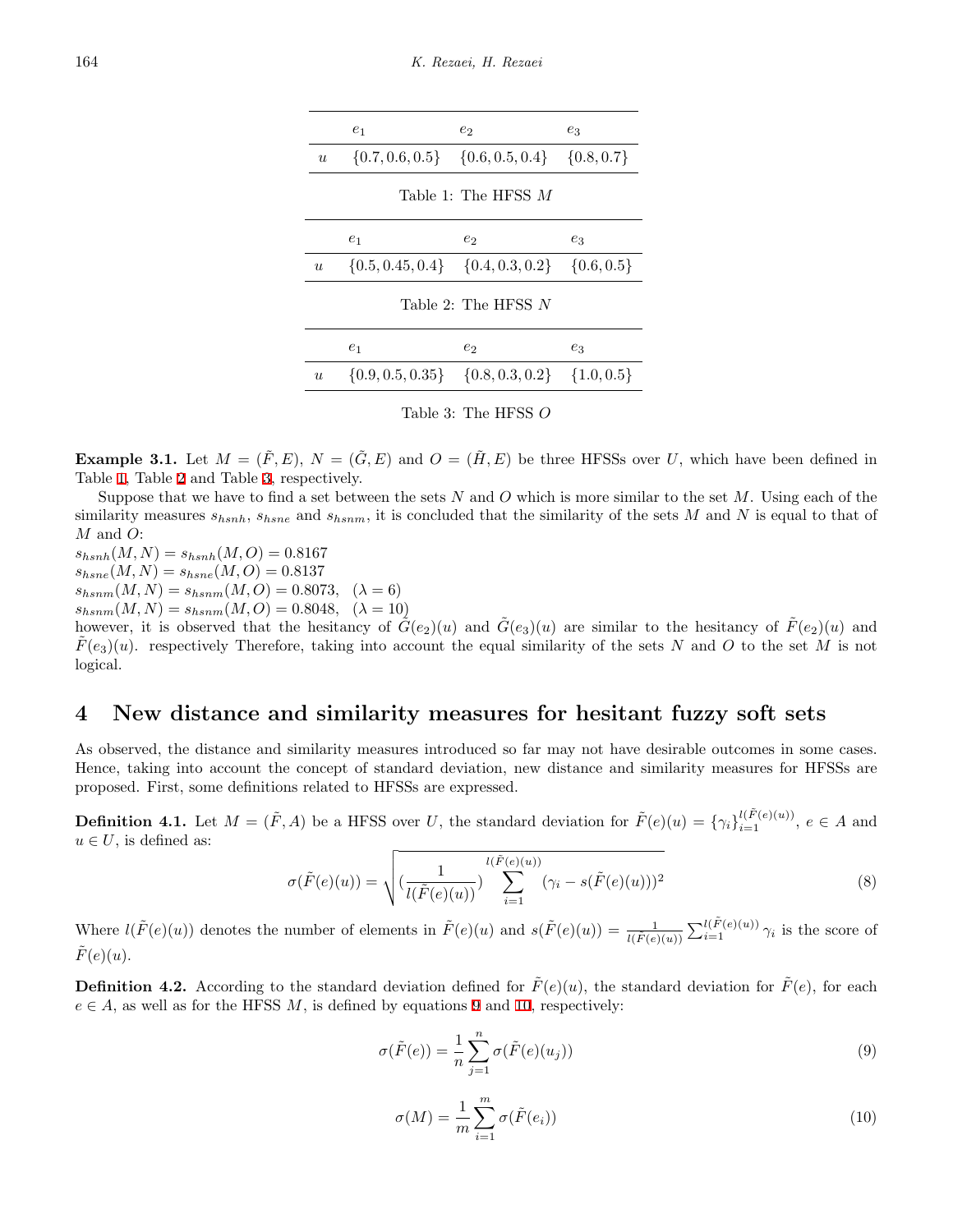As is clear from Definition [4.1,](#page-5-6) the greater standard deviation for  $\tilde{F}(e)(u)$  indicates the greater distance of their membership degrees to their average. Therefore, the standard deviation defined for  $\hat{F}(e)(u)$  is considered as a hesitance index for it. Therefore, the greater standard deviation for  $\hat{F}(e)(u)$  results in the greater hesitation of its membership degrees. Considering this hesitance index, and using the Definition [2.5](#page-3-2), the ordering for the two HFSSs  $M = (F, A)$ and  $N = (G, B)$  is presented in the form of Definition [4.3.](#page-6-0)

<span id="page-6-0"></span>**Definition 4.3.** Let  $M = (\tilde{F}, A)$  and  $N = (\tilde{G}, B)$  be two HFSSs over *U*. Then the two component-wise and total ordering methods for them are defined as:

(i) (Component-wise ordering)  $M \leq N$  if and only if for  $i = 1, \ldots, m, j = 1, \ldots, n$ , and for  $k = 1, \ldots, l_{e_i, u_j}$  the following conditions are satisfied: *A ⊆ B*

$$
A \subseteq B
$$
  

$$
h_M^{\tau(k)}(e_i)(u_j) \le h_N^{\tau(k)}(e_i)(u_j) \& \sigma(\tilde{G}(e_i)(u_j)) \le \sigma(\tilde{F}(e_i)(u_j))
$$

(ii) (Total ordering)  $M \leq N$  if and only if the following condition is satisfied:

$$
s(M) < s(N)
$$
 or  $s(M) = s(N)$  and  $\sigma(N) \leq \sigma(M)$ 

Where  $s(M)$  and  $s(N)$  represent the scores of the HFSSs  $M$  and  $N$ , respectively.

<span id="page-6-1"></span>**Definition 4.4.** Let  $M = (\tilde{F}, A)$  and  $N = (\tilde{G}, B)$  be two HFSSs. It is said that the sets M and N are equal if and only if  $M \leq N$  and  $N \leq M$ .

In the following, the new distance and similarity measures for HFSSs are proposed.

**Definition 4.5.** Let  $M = (\tilde{F}, E)$  and  $N = (\tilde{G}, E)$  be two HFSSs over *U*, The three distance measures, the new hesitant soft normalized Hamming distance  $(d_{nhsnh})$ , the new hesitant soft normalized Euclidean distance  $(d_{nhsne})$  and the new hesitant soft normalized Minkowski distance (*dnhsnm*) are defined as follows:

$$
d_{nhsinh}(M,N) = \frac{1}{m} \sum_{i=1}^{m} \left\{ \frac{1}{2n} \sum_{j=1}^{n} \left[ \left| \sigma(\tilde{F}(e_i)(u_j)) - \sigma(\tilde{G}(e_i)(u_j)) \right| + \frac{1}{l_{e_i, u_j}} \sum_{k=1}^{l_{e_i, u_j}} \left| h_M^{\tau(k)}(e_i)(u_j) - h_N^{\tau(k)}(e_i)(u_j) \right| \right] \right\}
$$
(11)

$$
d_{nhsne}(M,N) = \left(\frac{1}{m} \sum_{i=1}^{m} \left\{ \frac{1}{2n} \sum_{j=1}^{n} \left[ \left| \sigma(\tilde{F}(e_i)(u_j)) - \sigma(\tilde{G}(e_i)(u_j)) \right|^2 + \frac{1}{l_{e_i, u_j}} \sum_{k=1}^{l_{e_i, u_j}} \left| h_M^{\tau(k)}(e_i)(u_j) - h_N^{\tau(k)}(e_i)(u_j) \right|^2 \right] \right\} \right)^{\frac{1}{2}}
$$
(12)

$$
d_{nhsnm}(M,N) = \left(\frac{1}{m} \sum_{i=1}^{m} \left\{ \frac{1}{2n} \sum_{j=1}^{n} \left[ \left| \sigma(\tilde{F}(e_i)(u_j)) - \sigma(\tilde{G}(e_i)(u_j)) \right|^{\lambda} + \frac{1}{l_{e_i, u_j}} \sum_{k=1}^{l_{e_i, u_j}} \left| h_M^{\tau(k)}(e_i)(u_j) - h_N^{\tau(k)}(e_i)(u_j) \right|^{\lambda} \right] \right\} \right)^{\frac{1}{\lambda}} (13)
$$

According to Remark [3.1,](#page-4-1) the new similarity measures for HFSSs are also defined as:

$$
s_{n h s n h}(M, N) = 1 - d_{n h s n h}(M, N)
$$
  
= 
$$
1 - \frac{1}{m} \sum_{i=1}^{m} \left\{ \frac{1}{2n} \sum_{j=1}^{n} \left[ \left| \sigma(\tilde{F}(e_i)(u_j)) - \sigma(\tilde{G}(e_i)(u_j)) \right| + \frac{1}{l_{e_i, u_j}} \sum_{k=1}^{l_{e_i, u_j}} \left| h_M^{\tau(k)}(e_i)(u_j) - h_N^{\tau(k)}(e_i)(u_j) \right| \right] \right\}
$$
(14)

$$
s_{nhsne}(M,N) = 1 - d_{nhsne}(M,N)
$$
  
=  $1 - \left( \frac{1}{m} \sum_{i=1}^{m} \left\{ \frac{1}{2n} \sum_{j=1}^{n} \left[ \left| \sigma(\tilde{F}(e_i)(u_j)) - \sigma(\tilde{G}(e_i)(u_j)) \right|^2 + \frac{1}{l_{e_i,u_j}} \sum_{k=1}^{l_{e_i,u_j}} \left| h_M^{\tau(k)}(e_i)(u_j) - h_N^{\tau(k)}(e_i)(u_j) \right|^2 \right] \right\} \right)^{\frac{1}{2}}$ (15)

$$
s_{nbsnm}(M,N) = 1 - d_{nbsnm}(M,N)
$$
  
= 
$$
1 - \left(\frac{1}{m} \sum_{i=1}^{m} \left\{ \frac{1}{2n} \sum_{j=1}^{n} \left[ \left| \sigma(\tilde{F}(e_i)(u_j)) - \sigma(\tilde{G}(e_i)(u_j)) \right|^{\lambda} + \frac{1}{l_{e_i, u_j}} \sum_{k=1}^{l_{e_i, u_j}} \left| h_M^{\tau(k)}(e_i)(u_j) - h_N^{\tau(k)}(e_i)(u_j) \right|^{\lambda} \right] \right\} \right)
$$
(16)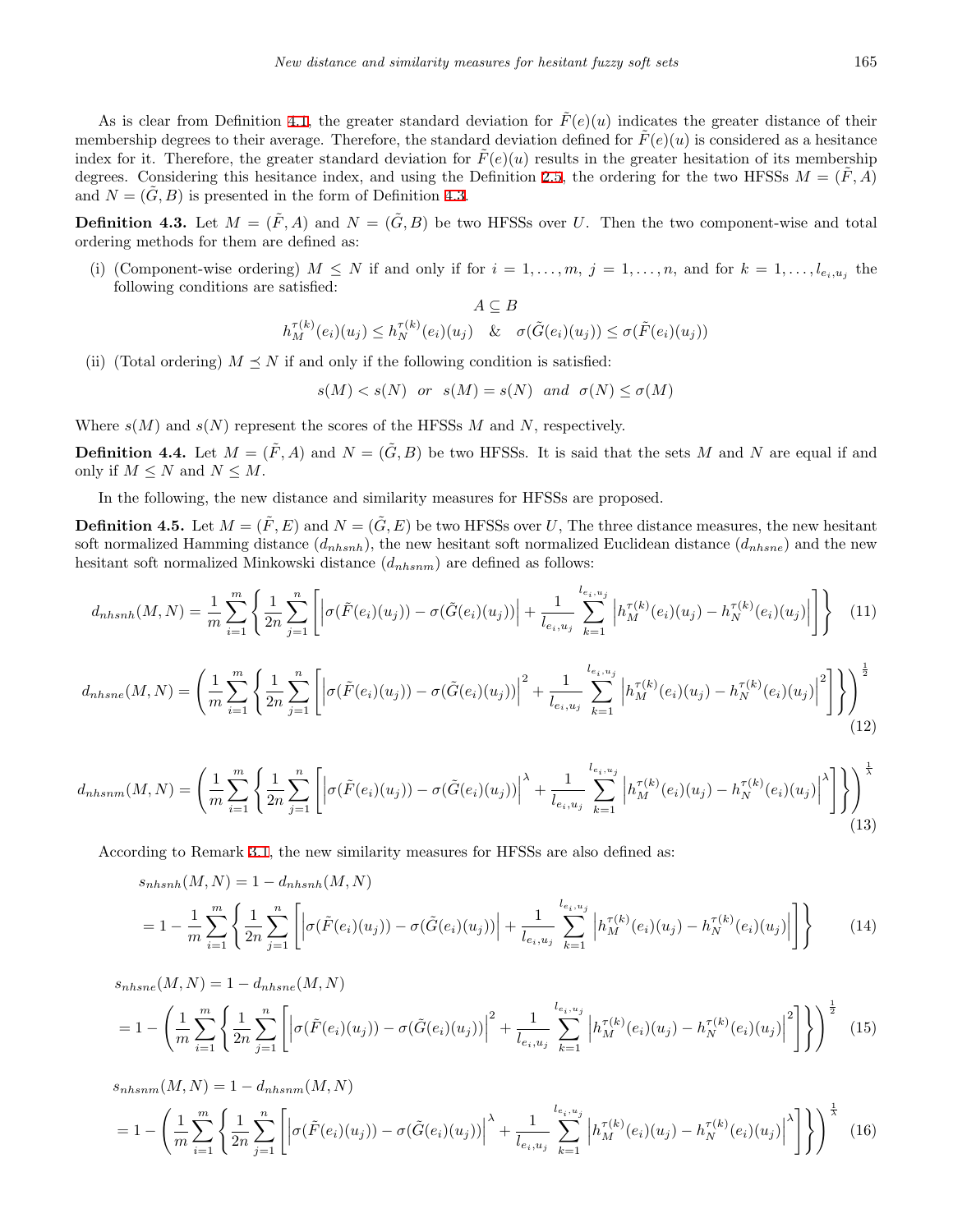**Theorem 4.1.** Let  $M = (\tilde{F}, E), N = (\tilde{G}, E)$  and  $Z = (\tilde{H}, E)$  be three HFSSs, the new distance and similarity measures *satisfy the properties mentioned in Definition [3.1](#page-3-1).*

*Proof.* The proof is performed for the new hesitant soft normalized Minkowski distance (*dnhsnm*). Clearly, by placing  $\lambda = 1$  and  $\lambda = 2$ , the proof will be obtained for  $d_{n h s n h}$  and  $d_{n h s n e}$ , respectively.

#### *•* **Property (D1):**

It is straightforward.

#### *•* **Property (D2):**

Suppose that  $d_{nhsnm}(M, N) = 0$ , that is:

$$
\left(\frac{1}{m}\sum_{i=1}^{m}\left\{\frac{1}{2n}\sum_{j=1}^{n}\left[\left|\sigma(\tilde{F}(e_i)(u_j)) - \sigma(\tilde{G}(e_i)(u_j))\right|^{\lambda} + \frac{1}{l_{e_i,u_j}}\sum_{k=1}^{l_{e_i,u_j}}\left|h_M^{\tau(k)}(e_i)(u_j) - h_N^{\tau(k)}(e_i)(u_j)\right|^{\lambda}\right]\right\} \right)^{\frac{1}{\lambda}} = 0
$$

It is clear that for  $i = 1, ..., m, j = 1, ..., n$  and  $k = 1, ..., l_{e_i, u_j}$ :

$$
\sigma(\tilde{F}(e_i)(u_j)) - \sigma(\tilde{G}(e_i)(u_j)) = 0 \Rightarrow \sigma(\tilde{F}(e_i)(u_j)) = \sigma(\tilde{G}(e_i)(u_j))
$$

$$
h_M^{\tau(k)}(e_i)(u_j) - h_N^{\tau(k)}(e_i)(u_j) = 0 \Rightarrow h_M^{\tau(k)}(e_i)(u_j) = h_N^{\tau(k)}(e_i)(u_j)
$$

therefore,  $M \leq N$  and  $N \leq M$ , and so according to Definition [4.4,](#page-6-1) it follows that  $N = M$ .

On the other hand, if  $N = M$ , then  $M \leq N$  and  $N \leq M$  which by Definition [4.3](#page-6-0) for  $i = 1, \ldots, m$ ,  $j = 1, \ldots, n$  and  $k = 1, \ldots, l_{e_i, u_j}$  it follows that:

$$
\sigma(\tilde{F}(e_i)(u_j)) = \sigma(\tilde{G}(e_i)(u_j)) \text{ and } h_M^{\tau(k)}(e_i)(u_j) = h_N^{\tau(k)}(e_i)(u_j)
$$

So clearly *dnhsnm*(*M, N*) will be zero.

#### *•* **Property (D3):**

Since the following relationships are established:

$$
\left| \sigma(\tilde{F}(e_i)(u_j)) - \sigma(\tilde{G}(e_i)(u_j)) \right|^{\lambda} = \left| \sigma(\tilde{G}(e_i)(u_j)) - \sigma(\tilde{F}(e_i)(u_j)) \right|^{\lambda}
$$

$$
\left| h_M^{\tau(k)}(e_i)(u_j) - h_N^{\tau(k)}(e_i)(u_j) \right|^{\lambda} = \left| h_N^{\tau(k)}(e_i)(u_j) - h_M^{\tau(k)}(e_i)(u_j) \right|^{\lambda}
$$

the Proof of this property is clearly established.

#### *•* **Property (D4):**

Suppose that  $M \leq N \leq Z$ . According to Definition [4.3](#page-6-0) for  $i = 1, \ldots, m, j = 1, \ldots, n$  and  $k = 1, \ldots, l_{e_i, u_j}$  the following conditions are established:

1) 
$$
A \subseteq B \subseteq C
$$
  
\n2)  $h_M^{\tau(k)}(e_i)(u_j) \le h_N^{\tau(k)}(e_i)(u_j) \& \sigma(\tilde{F}(e_i)(u_j)) \ge \sigma(\tilde{G}(e_i)(u_j))$   
\n3)  $h_N^{\tau(k)}(e_i)(u_j) \le h_Z^{\tau(k)}(e_i)(u_j) \& \sigma(\tilde{G}(e_i)(u_j)) \ge \sigma(\tilde{H}(e_i)(u_j))$ 

It is first proved that  $d_{nhsnm}(M, N) \leq d_{nhsnm}(M, Z)$ :

As above, it follows that:

$$
\left| h_M^{\tau(k)}(e_i)(u_j) - h_N^{\tau(k)}(e_i)(u_j) \right|^{\lambda} \leq \left| h_M^{\tau(k)}(e_i)(u_j) - h_Z^{\tau(k)}(e_i)(u_j) \right|^{\lambda}
$$
  

$$
\Rightarrow \frac{1}{l_{e_i, u_j}} \sum_{k=1}^{l_{e_i, u_j}} \left| h_M^{\tau(k)}(e_i)(u_j) - h_N^{\tau(k)}(e_i)(u_j) \right|^{\lambda} \leq \frac{1}{l_{e_i, u_j}} \sum_{k=1}^{l_{e_i, u_j}} \left| h_M^{\tau(k)}(e_i)(u_j) - h_Z^{\tau(k)}(e_i)(u_j) \right|^{\lambda}
$$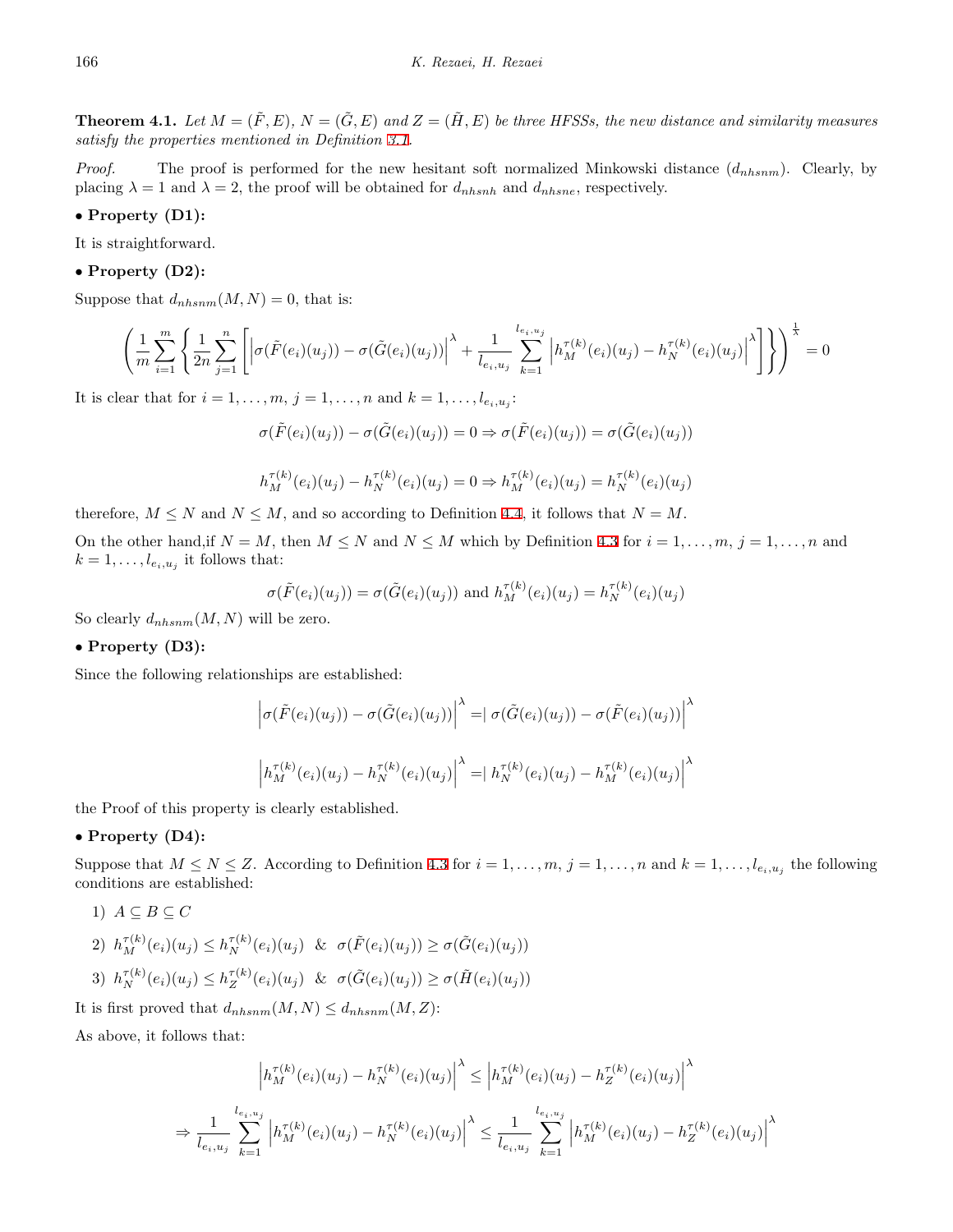Also:

$$
\left|\sigma(\tilde{F}(e_i)(u_j)) - \sigma(\tilde{G}(e_i)(u_j))\right|^{\lambda} \leq \left|\sigma(\tilde{F}(e_i)(u_j)) - \sigma(\tilde{H}(e_i)(u_j))\right|^{\lambda}
$$

Then:

$$
\left(\frac{1}{m}\sum_{i=1}^{m}\left\{\frac{1}{2n}\sum_{j=1}^{n}\left[ \mid \sigma(\tilde{F}(e_i)(u_j)) - \sigma(\tilde{G}(e_i)(u_j)) \mid^{\lambda} + \frac{1}{l_{e_i,u_j}}\sum_{k=1}^{l_{e_i,u_j}} \mid h_M^{\tau(k)}(e_i)(u_j) - h_N^{\tau(k)}(e_i)(u_j) \mid^{\lambda} \right] \right\}\right)^{\frac{1}{\lambda}}
$$
\n
$$
\leq \left(\frac{1}{m}\sum_{i=1}^{m}\left\{\frac{1}{2n}\sum_{j=1}^{n}\left[ \mid \sigma(\tilde{F}(e_i)(u_j)) - \sigma(\tilde{H}(e_i)(u_j)) \mid^{\lambda} + \frac{1}{l_{e_i,u_j}}\sum_{k=1}^{l_{e_i,u_j}} \mid h_M^{\tau(k)}(e_i)(u_j) - h_Z^{\tau(k)}(e_i)(u_j) \mid^{\lambda} \right] \right\}\right)^{\frac{1}{\lambda}}
$$

Therefore,  $d_{nhsnm}(M, N) \leq d_{nhsnm}(M, Z)$ . It is proved in the same way that  $d_{nhsnm}(N, Z) \leq d_{nhsnm}(M, Z)$ .

 $\Box$ 

The proof is clearly established for the proposed similarity measures.

**Example 4.1.** in Example [3.1](#page-4-2), it was shown that with none of the similarity measures of *shsnh*, *shsne* and *shsnm*, detection of the more similar set to *M* between the sets *N* and *O* is not possible. However, if the new similarity measures *snhsnh*, *snhsne* and *snhsnm* are used, then the following result will be obtained:

 $s_{n\,hsh}(M, N) = 0.9015, s_{n\,hsh}(M, O) = 0.8198$ 

 $s_{nhsne}(M, N) = 0.8672, s_{nhsne}(M, O) = 0.8177$ 

 $s_{nhsnm}(M, N) = 0.8283, s_{nhsnm}(M, O) = 0.8121, \quad (\lambda = 6)$ 

 $s_{nhsnm}(M, N) = 0.8179, s_{nhsnm}(M, O) = 0.8091, \quad (\lambda = 10)$ 

It can be observed that all the used measures result in the similarity of the set *N* to the set *M*.

**Example 4.2.** (pattern recognition) Let  $A_1 = (\tilde{I}, E), A_2 = (\tilde{J}, E)$  and  $A_3 = (\tilde{K}, E)$  be three patterns that are presented using the HFSSs and are shown in Table [4,](#page-8-0) Table [5](#page-8-1) and Table [6,](#page-8-2) respectively. For the hesitant fuzzy soft pattern  $P = (\tilde{L}, E)$  given in Table [7,](#page-9-1) it should be detected that to which of the above patterns it is similar.

| $U^-$ | $e_1$                                                     | $e_2$          | $e_3$        |
|-------|-----------------------------------------------------------|----------------|--------------|
| $u_2$ | $u_1 \{1,0.4\} \{0.9,0.3\} \{0.7,0.4\}$<br>$\{0.7, 0.3\}$ | $\{0.8, 0.3\}$ | $\{1, 0.5\}$ |

| U     | $e_1$                    | $e_2$          | $e_3$          |
|-------|--------------------------|----------------|----------------|
| $u_2$ | $u_1 \quad \{0.6, 0.4\}$ | $\{0.4, 0.2\}$ | $\{0.7, 0.4\}$ |
|       | $\{0.4, 0.2\}$           | $\{0.4, 0.3\}$ | $\{0.6, 0.5\}$ |

<span id="page-8-0"></span>Table 4: The HFSS *A*<sup>1</sup>

<span id="page-8-1"></span>

| U     | e <sub>1</sub>                                              | $e_2$ and $e_2$ | $e_3$        |
|-------|-------------------------------------------------------------|-----------------|--------------|
| $u_2$ | $u_1 \{0.1, 0.5\} \{0.0.3\} \{0.1, 0.4\}$<br>$\{0.1, 0.3\}$ | $\{0.7, 0.2\}$  | $\{0, 0.4\}$ |

<span id="page-8-2"></span>Table 6: The HFSS *A*<sup>3</sup>

Using the similarity measures presented in section [3](#page-3-0), sample *P* has the lowest similarity to the pattern *A*3. However, using these similarity measures, one cannot distinguish the similarity of the sample  $P$  to the patterns  $A_1$  and  $A_2$ , since all the similarity measures in section [3](#page-3-0) result in the same values for the similarity between sample  $P$  and pattern  $A_1$ ,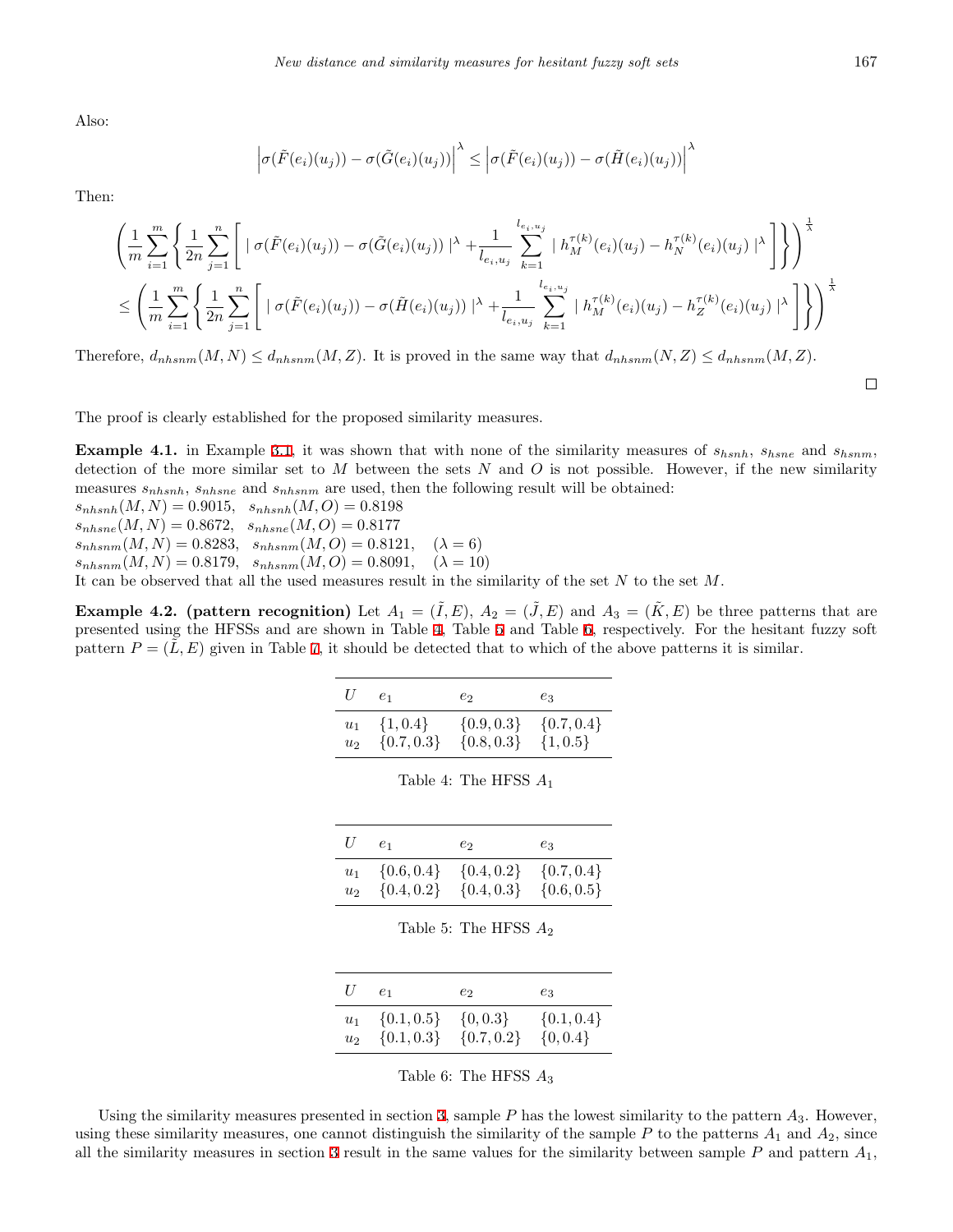| U              | $e_1$          | $e_2$          | $e_3$          |
|----------------|----------------|----------------|----------------|
| $u_1$          | $\{0.8, 0.7\}$ | $\{0.6, 0.5\}$ | $\{0.9, 0.7\}$ |
| u <sub>2</sub> | $\{0.5, 0.4\}$ | $\{0.6, 0.5\}$ | $\{0.8, 0.7\}$ |

<span id="page-9-2"></span><span id="page-9-1"></span>Table 7: The HFSS *P*

as well as between sample *P* and pattern *A*2. The results are presented in Table [8.](#page-9-2) But, using the Eq. [10](#page-5-5) the hesitance index of  $A_1$ ,  $A_2$  and  $P$  are obtained as follows:

$$
\sigma(P) = 0.0583
$$
,  $\sigma(A_1) = 0.2417$ ,  $\sigma(A_2) = 0.0917$ 

It is observed that the hesitance index of *P* is closer to hesitance index of *A*2. Therefore the results in Table [8](#page-9-2) are not logical.

| Similarity                                                              |                  |                  | $s(P, A_1)$ $s(P, A_2)$ $s(P, A_3)$ Result |                                                                            |
|-------------------------------------------------------------------------|------------------|------------------|--------------------------------------------|----------------------------------------------------------------------------|
| $s_{hsnh}$<br>$s_{hsne}$                                                | 0.7833<br>0.7764 | 0.7833<br>0.7764 | 0.6000<br>0.5641                           | $s(P, A_3) < s(P, A_1) = s(P, A_2)$<br>$s(P, A_3) < s(P, A_1) = s(P, A_2)$ |
| $s_{hsnm}$ $(\lambda = 6)$<br>$s_{hsnm}$ $(\lambda = 10)$ 0.7377 0.7377 | 0.7534           | 0.7534           | 0.4757<br>0.4314                           | $s(P, A_3) < s(P, A_1) = s(P, A_2)$<br>$s(P, A_3) < s(P, A_1) = s(P, A_2)$ |

However, in case of using the similarity measures of *snhsnh*, *snhsne* and *snhsnm*, introduced in section [4](#page-5-0), it is concluded that the sample *P* has the highest similarity to the pattern *A*2. The results obtained using these similarity measures are presented in Table [9](#page-9-3).

| Similarity                   |        | $s(P, A_1)$ $s(P, A_2)$ $s(P, A_3)$ |        | Result                              |
|------------------------------|--------|-------------------------------------|--------|-------------------------------------|
| $s_{n hsnh}$                 | 0.8000 | 0.8750                              | 0.7417 | $s(P, A_3) < s(P, A_1) < s(P, A_2)$ |
| $s_{nhsne}$                  | 0.7898 | 0.8393                              | 0.6785 | $s(P, A_3) < s(P, A_1) < s(P, A_2)$ |
| $s_{nhsnm}$ $(\lambda = 6)$  | 0.7658 | 0.7803                              | 0.5328 | $s(P, A_3) < s(P, A_1) < s(P, A_2)$ |
| $s_{nhsnm}$ $(\lambda = 10)$ | 0.7501 | 0.7552                              | 0.4694 | $s(P, A_3) < s(P, A_1) < s(P, A_2)$ |

<span id="page-9-3"></span>Table 9: Results obtained using the new similarity measures

## <span id="page-9-0"></span>**5 Applications**

#### **5.1 Hesitant fuzzy soft data clustering**

We know that the distance and similarity concepts play an important role in data clustering. Hence, hesitant fuzzy soft data clustering using the single linkage hierarchical clustering algorithm is discussed in this section. In this clustering algorithm, each data is first placed in a cluster, then by calculating the distance between the clusters, in each step, the closest clusters are merged and the process continues to reach one cluster. Suppose that  $H_1, H_2, \ldots, H_r$  be the *r* HFSSs defined over the universal set *U*. The following steps are used to clustering these sets with the single linkage method (the symbol  $C_i$  is used to represent the cluster *i*).

**Step 1)** Consider each of the HFSSs as a cluster:

 $C_1 = \{H_1\}, C_2 = \{H_2\}, \ldots, C_r = \{H_r\}$ 

**Step 2)** Using a distance measure, form the distance matrix  $D = [d_{ij}]_{r \times r}$ , which  $d_{ij}$  is the distance between the clusters  $C_i$  and  $C_j$  and is calculated using Eq. ([17\)](#page-10-0).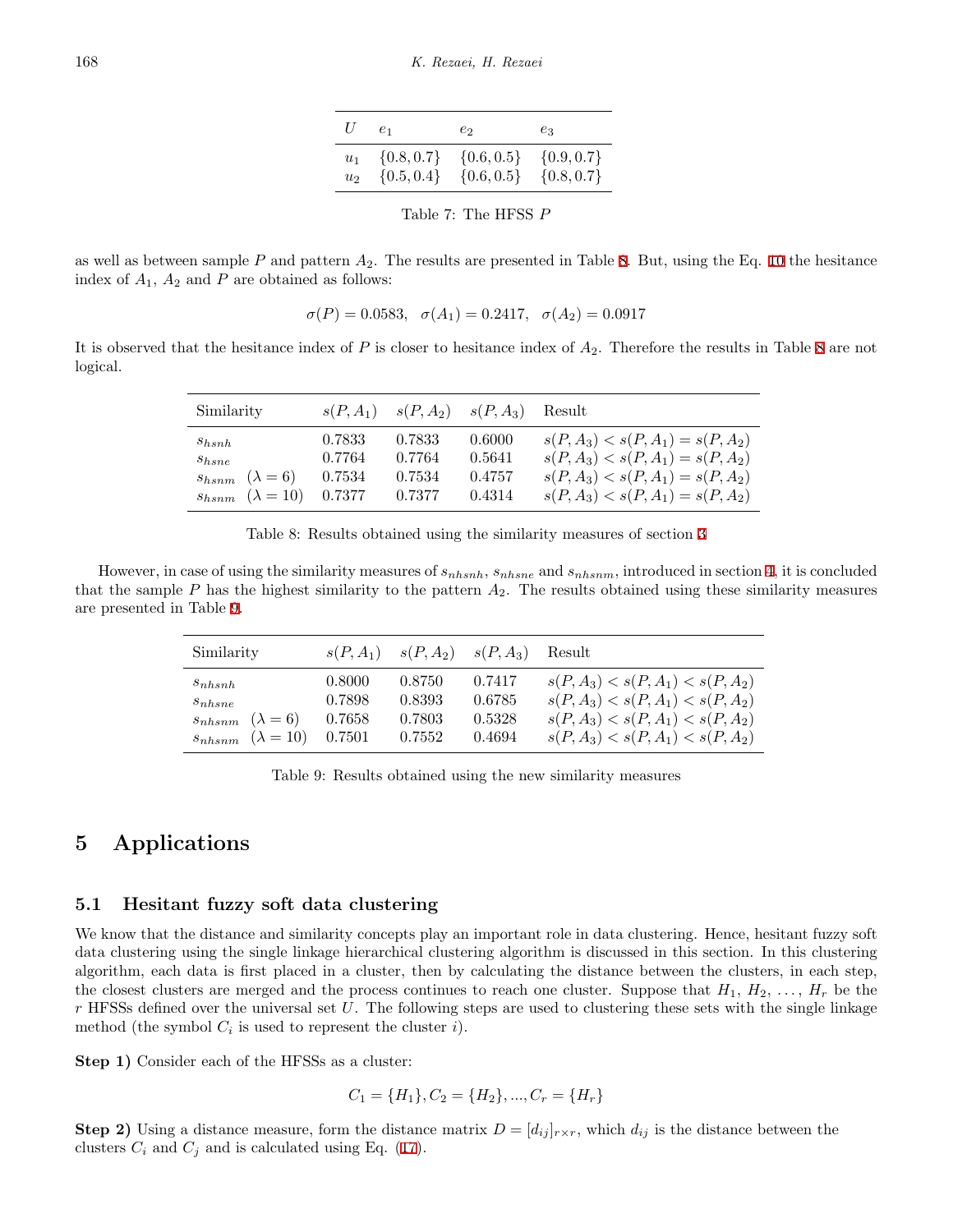<span id="page-10-0"></span>
$$
d_{ij} = distance(C_i, C_j) = \min \{distance(a, b) \mid a \in C_i, b \in C_j\}
$$
\n
$$
(17)
$$

**Step 3)** Find the two closest clusters (corresponding clusters with the smallest value in the distance matrix) and integrate them together.

**Step 4)** Update the distance matrix after the cluster integration,

**Step 5)** Repeat steps 3 and 4 until reaching one cluster.

To illustrate the clustering process of the hesitant fuzzy soft data, the following example, which includes the clustering of some energy projects, is presented. The idea used to consider the projects in this example is taken from [[8](#page-15-6), [24](#page-16-22), [42](#page-17-3)]. To show the effect of considering the hesitance index in calculating the distance, once the distance measure *dhsnh* and once the distance measure *dnhsnh* are used to calculate the distance between the hesitant fuzzy soft data, then the results are compared together.

**Example 5.1.** The example includes the clustering of the performance of five different energy projects that are evaluated by several evaluators. Assume that  $A_i$  ( $i = 1, \ldots, 5$ ) are five energy projects; each energy project consists of two steps  $u_1$  and  $u_2$  and four features including  $e_1$ : technological,  $e_2$ : environmental,  $e_3$ : socio-political and  $e_4$ : economic. Several evaluators were asked to comment on the performance of these projects, and their comments for each project were collected as a HFSS. Some values in these comments may be repeated more than once, which do not indicate their importance relative to the values with fewer repetitions. For example, the value which existed once, may be presented by an evaluator which is elite in the field, and the value repeated more than once may be presented by evaluators which are not sufficiently familiar with that field. The collected comments are shown in Table [10](#page-10-1) to Table [14](#page-11-0), respectively. These five HFSSs are shown respectively with  $H_1$ ,  $H_2$ ,  $H_3$ ,  $H_4$  and  $H_5$ .

| $U \quad e_1$ |                                                   | $e_2$                                                              | $e_3$                              | $e_4$ |
|---------------|---------------------------------------------------|--------------------------------------------------------------------|------------------------------------|-------|
|               | $u_1 \quad \{0.8, 0.7, 0.6\} \quad \{0.8, 0.75\}$ | $u_2$ {0.75, 0.7, 0.6} {0.7, 0.65, 0.6} {0.7, 0.5, 0.6} {0.8, 0.7} | $\{0.6, 0.5, 0.4\}$ $\{0.8, 0.7\}$ |       |

<span id="page-10-1"></span>Table 10: The HFSS *H*<sup>1</sup> for the project *A*<sup>1</sup>

|                | e <sub>1</sub>       | $e_2$                 | $e_3$               | $e_4$          |
|----------------|----------------------|-----------------------|---------------------|----------------|
| $u_1$          | $\{0.8, 0.6, 0.5\}$  | $\{0.8, 0.65, 0.25\}$ | $\{0.6, 0.1, 0.2\}$ | $\{0.8, 0.5\}$ |
| u <sub>2</sub> | $\{0.75, 0.3, 0.4\}$ | $\{0.7, 0.25, 0.2\}$  | $\{0.9, 0.5, 0.6\}$ | $\{0.8, 0.3\}$ |

Table 11: The HFSS *H*<sup>2</sup> for the project *A*<sup>2</sup>

| $e_1$                          | $e_2$                | $e_3$                | $e_4$          |
|--------------------------------|----------------------|----------------------|----------------|
| $u_1 \quad \{0.8, 0.75, 0.7\}$ | $\{0.7, 0.6\}$       | $\{0.5, 0.45, 0.4\}$ | $\{0.8, 0.7\}$ |
| $u_2 \quad \{0.65, 0.6\}$      | $\{0.7, 0.55, 0.5\}$ | $\{0.6, 0.5, 0.4\}$  | $\{0.8, 0.7\}$ |

Table 12: The HFSS  $H_3$  for the project  $A_3$ 

| $U \quad e_1$ | $e_2$                                                                                       | $e_3$                         | $e_4$ |
|---------------|---------------------------------------------------------------------------------------------|-------------------------------|-------|
|               | $u_1$ {0.7, 0.6} {0.8, 0.7, 0.5}<br>$u_2$ {0.6, 0.5} {0.5, 0.45, 0.4} {0.8, 0.7} {0.8, 0.5} | $\{0.4, 0.3\}$ $\{0.7, 0.6\}$ |       |

Table 13: The HFSS *H*<sup>4</sup> for the project *A*<sup>4</sup>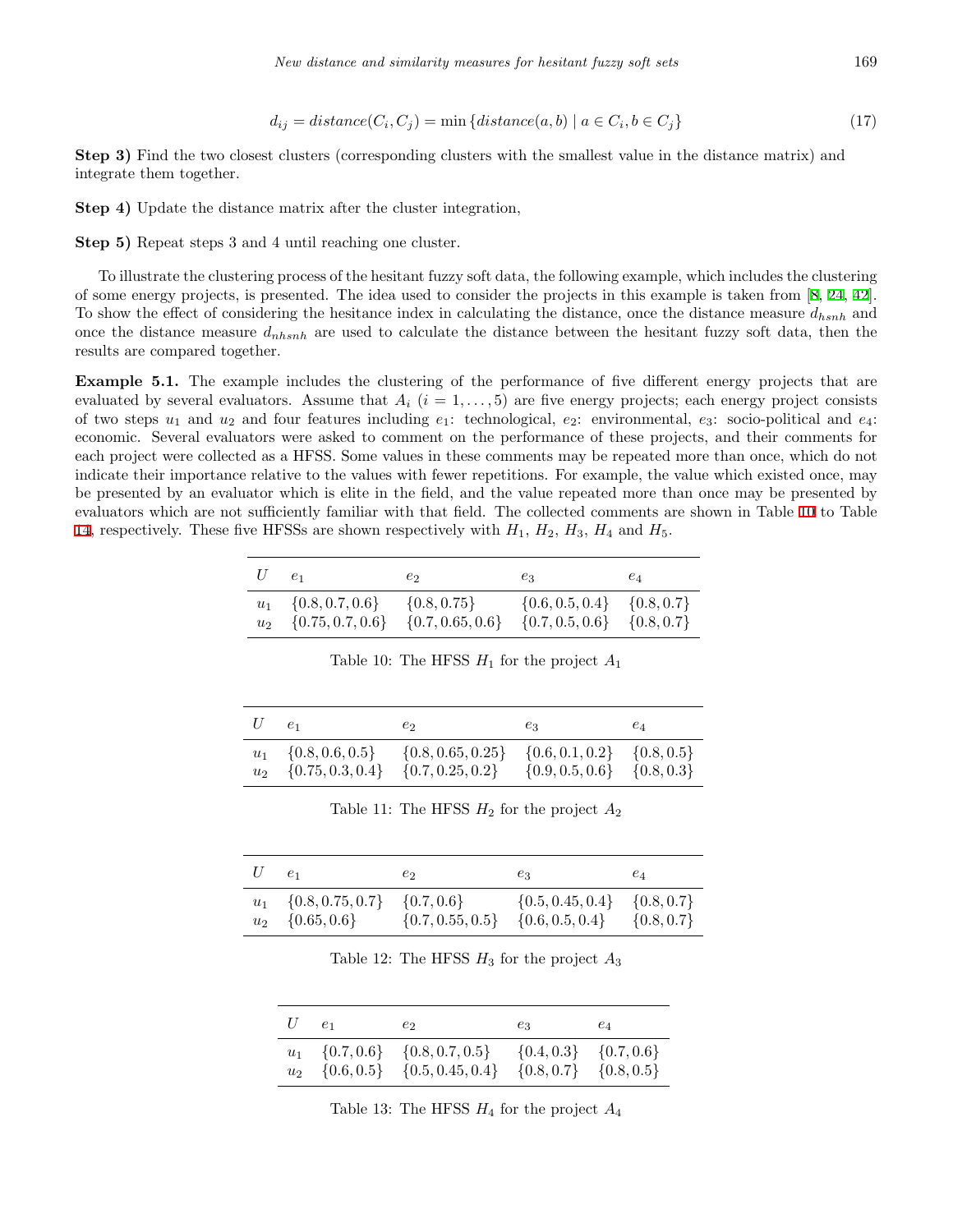| $U \quad e_1$ |                                                                                     | $e_2$ | $e_3$                                                                           | $e_4$          |
|---------------|-------------------------------------------------------------------------------------|-------|---------------------------------------------------------------------------------|----------------|
|               | $u_1 \quad \{0.8, 0.5, 0.45\} \quad \{0.9, 0.6, 0.4\}$<br>$u_2 \quad \{0.7, 0.55\}$ |       | $\{0.5, 0.2, 0.15\}$ $\{0.8, 0.5\}$<br>$\{0.7, 0.35, 0.3\}$ $\{1.0, 0.5, 0.4\}$ | $\{0.8, 0.3\}$ |

<span id="page-11-0"></span>Table 14: The HFSS  $H_5$  for the project  $A_5$ 

#### **Clustering using the distance measure** *dhsnh***:**

Step 1) Each of the HFSSs is considered as a cluster. Hence, the following clusters will be achieved in this step:

$$
C_1 = \{H_1\}, C_2 = \{H_2\}, C_3 = \{H_3\}, C_4 = \{H_4\}, C_5 = \{H_5\}
$$

Step 2) Using the distance measure  $d_{hsnh}$ , the distance matrix D is formed as follows:

|  | $D = \begin{bmatrix} 0.0000 & 0.1625 & 0.0573 & 0.1271 & 0.1604 \\ 0.1625 & 0.0000 & 0.1708 & 0.1271 & 0.0646 \\ 0.0573 & 0.1708 & 0.0000 & 0.1219 & 0.1354 \\ 0.1271 & 0.1271 & 0.1219 & 0.0000 & 0.1219 \\ 0.1604 & 0.0646 & 0.1354 & 0.1219 & 0.0000 \end{bmatrix}$ |  |
|--|------------------------------------------------------------------------------------------------------------------------------------------------------------------------------------------------------------------------------------------------------------------------|--|

Step 3) It can be seen that the smallest distance in the matrix is 0.0573, which corresponds to clusters  $C_1$  and  $C_3$ . So in this step, the clusters  $C_1$  and  $C_3$  are merged and the following clustering will be obtained:

$$
C_1 = \{H_1, H_3\}, C_2 = \{H_2\}, C_3 = \{H_4\}, C_4 = \{H_5\}
$$

Step 4) the distance matrix is updated for the clusters obtained in step 3:

$$
D = \begin{bmatrix} 0.0000 & 0.1625 & 0.1219 & 0.1354 \\ 0.1625 & 0.0000 & 0.1271 & 0.0646 \\ 0.1219 & 0.1271 & 0.0000 & 0.1219 \\ 0.1354 & 0.0646 & 0.1219 & 0.0000 \end{bmatrix}
$$

Since one cluster has not yet been obtained, steps 3 and 4 are repeated. It is observed that this time, the smallest distance is 0.0646, which corresponds to clusters  $C_2$  and  $C_4$ . Therefore, the obtained clustering is:

$$
C_1 = \{H_1, H_3\}, C_2 = \{H_2, H_5\}, C_3 = \{H_4\}
$$

Therefore, the distance matrix is obtained as follows:

$$
D = \begin{bmatrix} 0.0000 & 0.1354 & 0.1219 \\ 0.1354 & 0.0000 & 0.1219 \\ 0.1219 & 0.1219 & 0.0000 \end{bmatrix}
$$

Since one cluster has not yet been obtained, steps 3 and 4 are repeated. It is observed that this time, the smallest distance is 0.1219, which corresponds to clusters  $C_1$  and  $C_3$ , as well as the clusters  $C_2$  and  $C_3$ . Therefore, it is not possible to make a definite decision to merge clusters in this step, because each of the following two clusters is possible:

$$
C_1 = \{H_1, H_3\}, C_2 = \{H_2, H_4, H_5\}
$$

$$
C_1 = \{H_1, H_3, H_4\}, C_2 = \{H_2, H_5\}
$$

By performing each of the above clusters, the distance matrix will be updated as follows:

$$
D = \begin{bmatrix} 0.0000 & 0.1219 \\ 0.1219 & 0.0000 \end{bmatrix}
$$

Therefore, clusters *C*<sup>1</sup> and *C*<sup>2</sup> merge together and the algorithm terminates after reaching one cluster. Hence, the final cluster is as follows:

$$
C = \{H_1, H_2, H_3, H_4, H_5\}
$$

As can be seen, if the distance measure *dhsnh* is used in the step of forming two clusters, the algorithm faces a problem and a cluster must be selected randomly. This problem also exists in clustering in the case of using the distances *dhsne* and *dhsnm*.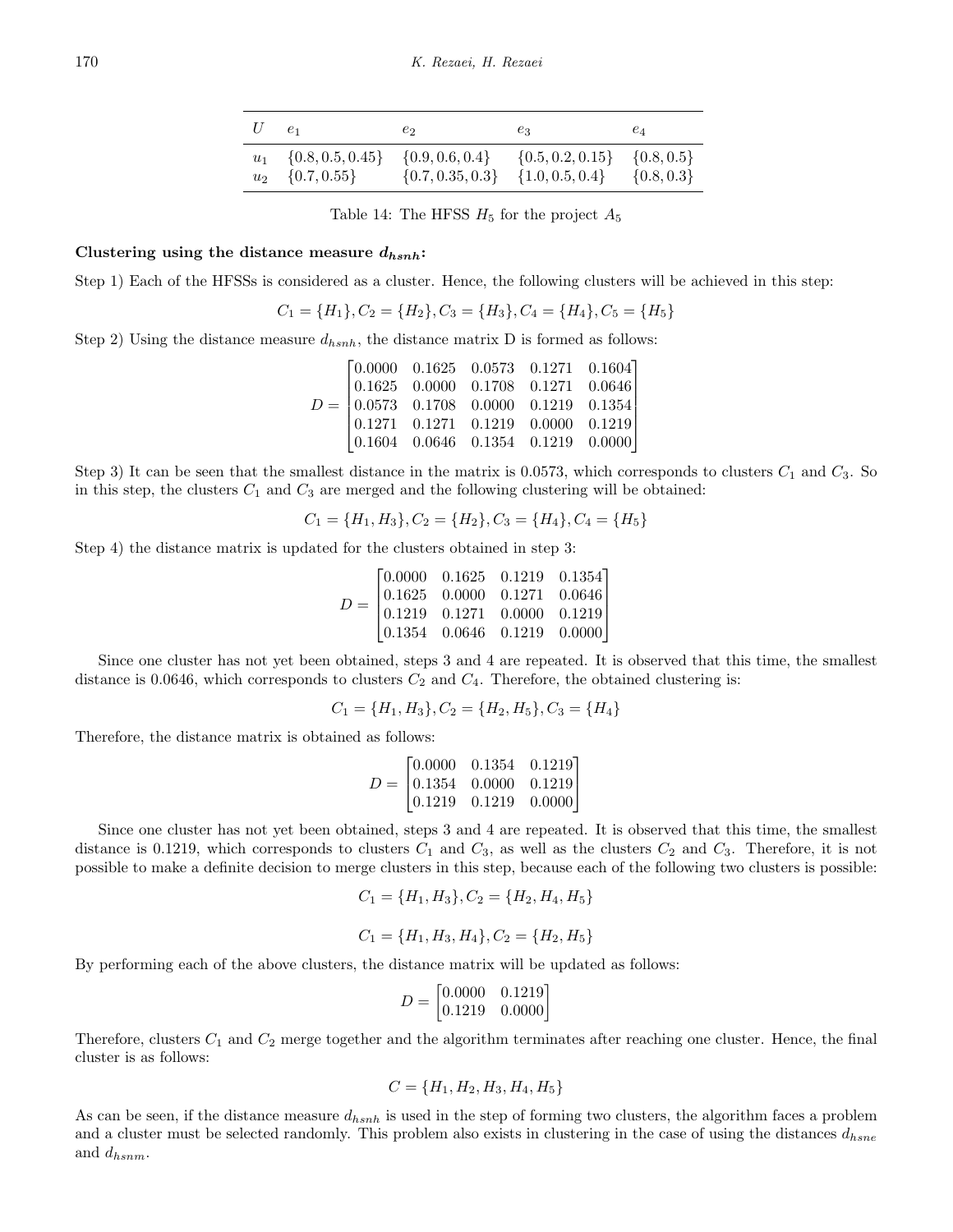#### **Clustering using the distance measure** *dnhsnh***:**

Step 1) Each of the HFSSs is considered as a cluster. Hence, the following clusters will be achieved in this step:

$$
C_1 = \{H_1\}, C_2 = \{H_2\}, C_3 = \{H_3\}, C_4 = \{H_4\}, C_5 = \{H_5\}
$$

Step 2) Using the distance measure *dnhsnh* the distance matrix D is formed as follows:

$$
D = \begin{bmatrix} 0.0000 & 0.1492 & 0.0404 & 0.0827 & 0.1400 \\ 0.1492 & 0.0000 & 0.1565 & 0.1257 & 0.0557 \\ 0.0404 & 0.1565 & 0.0000 & 0.0793 & 0.1306 \\ 0.0827 & 0.1257 & 0.0793 & 0.0000 & 0.1150 \\ 0.1400 & 0.0557 & 0.1306 & 0.1150 & 0.0000 \end{bmatrix}
$$

Step 3) It can be seen that the smallest distance in the matrix D is 0.0404, which corresponds to clusters  $C_1$  and  $C_3$ . So in this step, the clusters *C*<sup>1</sup> and *C*<sup>3</sup> are merged and the following clustering will be obtained:

$$
C_1 = \{H_1, H_3\}, C_2 = \{H_2\}, C_3 = \{H_4\}, C_4 = \{H_5\}
$$

Step 4) the distance matrix is updated for the clusters obtained in step 3:

$$
D = \begin{bmatrix} 0.0000 & 0.1492 & 0.0793 & 0.1306 \\ 0.1492 & 0.0000 & 0.1257 & 0.0557 \\ 0.0793 & 0.1257 & 0.0000 & 0.1150 \\ 0.1306 & 0.0557 & 0.1150 & 0.0000 \end{bmatrix}
$$

Since one cluster has not yet been obtained, steps 3 and 4 are repeated again. It is observed that this time, the smallest distance is 0.0557, which corresponds to clusters  $C_2$  and  $C_4$ . Therefore, the obtained clustering is:

$$
C_1 = \{H_1, H_3\}, C_2 = \{H_2, H_5\}, C_3 = \{H_4\}
$$

Therefore, the distance matrix is obtained as follows:

$$
D = \begin{bmatrix} 0.0000 & 0.1306 & 0.0793 \\ 0.1306 & 0.0000 & 0.1150 \\ 0.0793 & 0.1150 & 0.0000 \end{bmatrix}
$$

Since one cluster has not yet been obtained, steps 3 and 4 are repeated again. It is observed that this time, the smallest distance is 0.0793, which corresponds to clusters  $C_1$  and  $C_3$ , Therefore, the obtained clustering is:

$$
C_1 = \{H_1, H_3, H_4\}, C_2 = \{H_2, H_5\}
$$

Therefore, the distance matrix is obtained as follows:

$$
D = \begin{bmatrix} 0.0000 & 0.1150 \\ 0.1150 & 0.0000 \end{bmatrix}
$$

Therefore, clusters *C*<sup>1</sup> and *C*<sup>2</sup> merge together and the algorithm terminates after reaching one cluster. Hence, the final cluster is as follows:

$$
C = \{H_1, H_2, H_3, H_4, H_5\}
$$

The dendrograms of the clustering obtained using distance measures *dhsnh* and *dnhsnh* is shown in Fig. [1\(a\)](#page-13-0) and Fig. [1\(b\)](#page-13-1), respectively.

#### **Comparison of the results:**

It can be seen that using the new distance measure *dnhsnh*, the problem existing when using the distance measures *dhsnh*, *dhsne*, and *dhsnm* will be resolved. Since the proposed distance measures consider the hesitations of sets as well, and since the hesitation in set  $H_4$  is closer to the hesitation of the sets  $H_1$  and  $H_3$ , it seems logical that, considering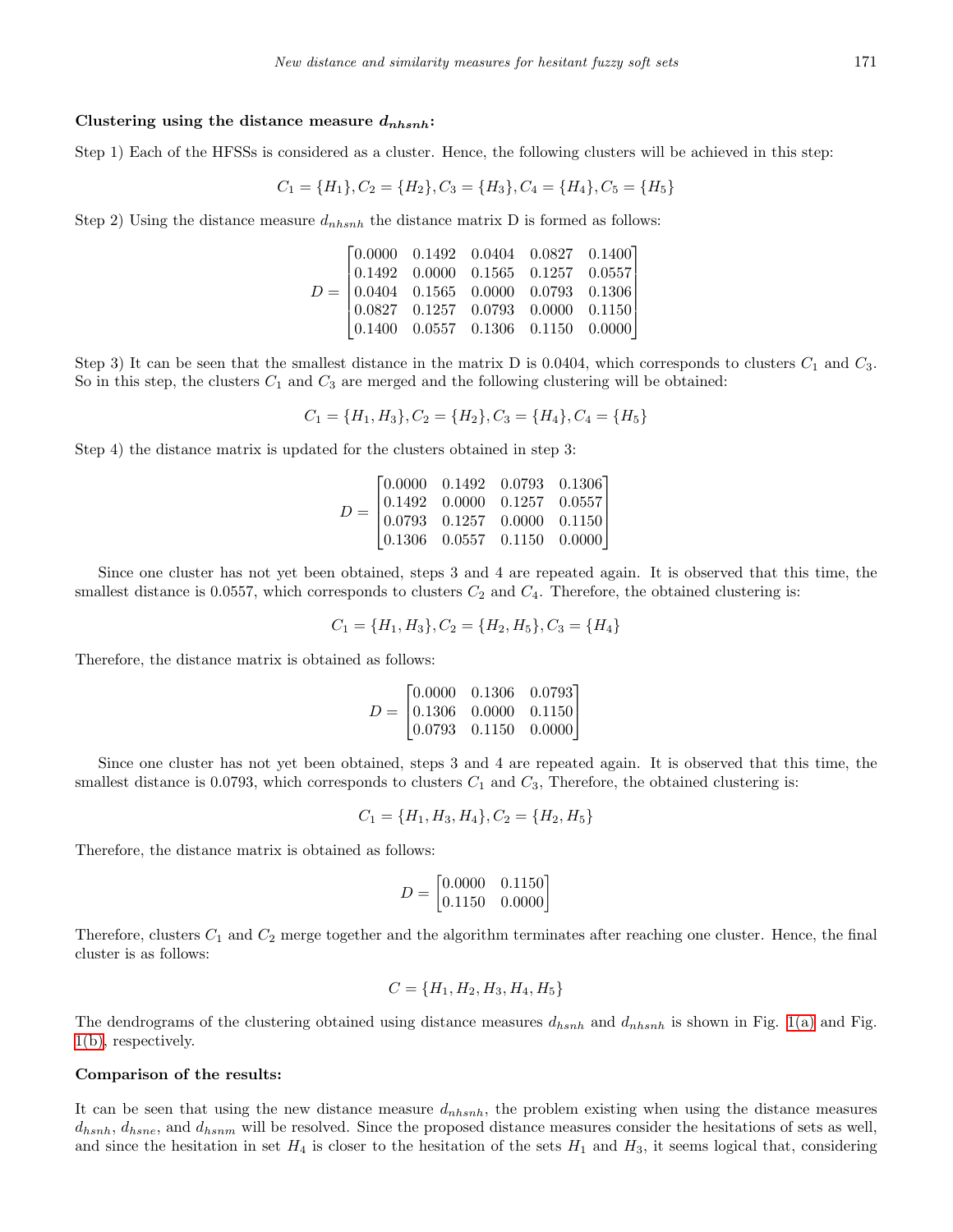<span id="page-13-0"></span>

(a) The dendrogram obtained using *dhsnh* distance measure

<span id="page-13-1"></span>

Figure 1: The clustering dendrograms

two clusters, these three sets to lay in one cluster. In addition, in case of using the measures *dnhsne* and *dnhsnm*, the clustering result will be similar to the result obtained using the *dnhsnh* measure. Table [15](#page-13-2) shows the obtained results.

<span id="page-13-2"></span>

| Number of clusters | Clustering using $d_{hsnh}$ , $d_{hsne}$ and $d_{hsnm}$                  | Clustering using $d_{n h s n h}$ , $d_{n h s n e}$ and $d_{n h s n m}$   |
|--------------------|--------------------------------------------------------------------------|--------------------------------------------------------------------------|
|                    | ${H_1}, {H_2}, {H_3}, {H_4}, {H_5}$<br>${H_1, H_3}, {H_2}, {H_4}, {H_5}$ | ${H_1}, {H_2}, {H_3}, {H_4}, {H_5}$<br>${H_1, H_3}, {H_2}, {H_4}, {H_5}$ |
|                    | ${H_1, H_3}, {H_2, H_5}, {H_4}$                                          | ${H_1, H_3}, {H_2, H_5}, {H_4}$                                          |
|                    | $\{H_1, H_3\}, \{H_2, H_4, H_5\}$ or $\{H_1, H_3, H_4\}, \{H_2, H_5\}$   | $\{H_1, H_3, H_4\}, \{H_2, H_5\}$                                        |
|                    | ${H_1, H_2, H_3, H_4, H_5}$                                              | ${H_1, H_2, H_3, H_4, H_5}$                                              |

Table 15: Clustering results

### **5.2 Application of the proposed hesitance index in decision-making**

In [\[5](#page-15-4)] the application of HFSS is investigated in group decision-making problems and an algorithm is also proposed for solving these problems using the HFSS. In [[2\]](#page-15-9), this algorithm is also used for handling multicriteria group decisionmaking under hesitant fuzzy soft numbers based on hesitant fuzzy soft set. Assuming that  $U = \{u_1, u_2, ..., u_n\}$  be a universal set including the alternatives and  $E = \{e_1, e_2, ..., e_m\}$  be a set of criteria and  $A \subseteq E$ , this algorithm is presented in [\[2](#page-15-9)] in the form of Algorithm 1.

#### **Algorithm 1. [[2](#page-15-9)]**

- 1) Input the hesitant fuzzy soft set  $(\tilde{F}, A)$ .
- 2) Compute the induced fuzzy soft set  $\Delta_{\tilde{F}} = (G, A)$ .
- 3) Calculate the average of  $\tilde{G}(e_i)$  for each  $u_j$  and let it denoted as  $a_j$ , this is the decision table.
- 4) Select the optimal alternative  $u_k$  if  $a_k = \max_j a_j$ .

5) If there are more than one  $u_k$  then any one of  $u_k$  may be chosen.

In step 2 of algorithm 1, each entry of the  $(\tilde{G}, A)$  is the score of the corresponding element in the  $(\tilde{F}, A)$ . But, the use of this method to calculate the induced fuzzy soft set may cause undesirable result for the decision-making problem. For example, the score of the two elements *{*0*.*1*,* 0*.*9*}* and *{*0*.*45*,* 0*.*55*}* is equal to 0*.*5, but with respect to the hesitance degree in the decision makers' comments for the element *{*0*.*1*,* 0*.*9*}*, Equivalence of the membership degrees of the two elements in the induced fuzzy soft set does not seem logical. Therefore, it is suggested that the Eq. ([18](#page-13-3)) be used to calculate each entry of the induced fuzzy soft set.

<span id="page-13-3"></span>
$$
\tilde{G}(e_i)(u_j) = \frac{s(h(e_i)(u_j))}{1 + \sigma(h(e_i)(u_j))}
$$
\n(18)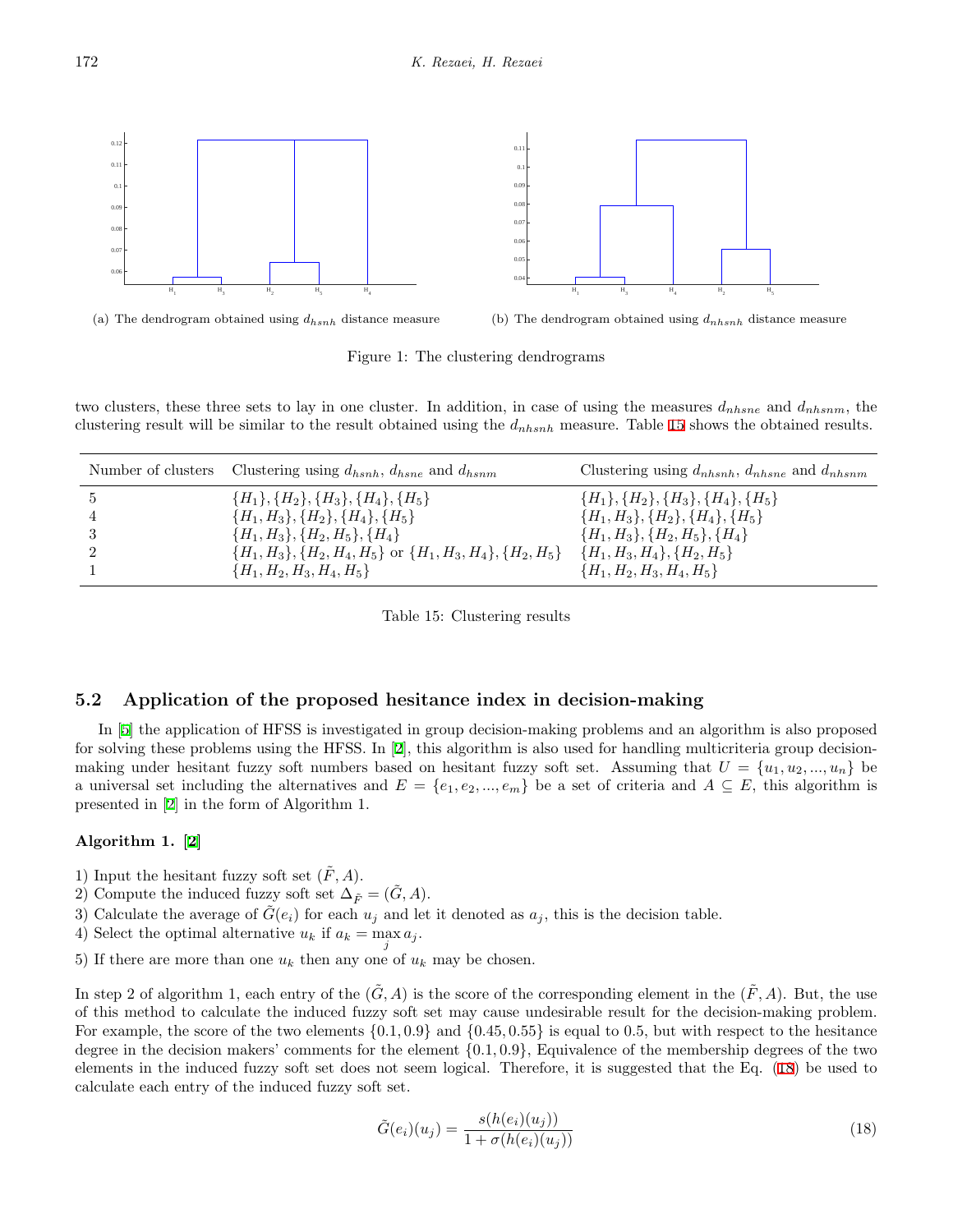which,  $\tilde{G}(e_i)(u_i)$  is the membership degree of jst member of universal set in fuzzy set  $\tilde{G}(e_i)$ .  $\sigma(h(e_i)(u_i))$  is the hesitance index of the element  $h(e_i)(u_i)$  in hesitant fuzzy soft set  $(\tilde{F}, A)$  and  $s(h(e_i)(u_i))$  is the score of this element.

**Example 5.2.** Suppose that five persons are applying for a job in a company. Each of these persons is considered as a member of universal set  $U = \{u_1, u_2, u_3, u_4, u_5\}$ . two decision makers have evaluated the candidates by considering a set of criteria  $E = \{e_1, e_2, e_3, e_4, e_5\}$ , which are "responsibility", "appropriate knowledge", "reliability", "experience" and "creativity", respectively. The comments of decision makers are gathered in the form of hesitant fuzzy soft set  $(F, E)$  shown in Table [16.](#page-14-1) The problem is choosing the best person for the desired job.

Using the algorithm 1, and without considering the Eq. ([18](#page-13-3)), the induced fuzzy soft set and the decision table are shown in Table [17](#page-14-2) and Table [18](#page-14-3), respectively. As shown in Table 18, the  $a_2 = a_4$ , therefore, one of the candidates 2 or 4 should be selected randomly, but, the comments of decision makers about candidate 4 are more hesitancy and it is not logical to consider these two candidates equally. However, if the Eq.  $(18)$  $(18)$  is used to compute  $(G, A)$ , then the new induced fuzzy soft set and the new decision table will be obtained as Table [19](#page-14-4) and Table [20,](#page-14-5) respectively. According to Table [20,](#page-14-5) it is clear that candidate 2 is selected for this job.

| $U \quad e_1$  |                                                                                              | $e_2$ | $e_3$                     | $e_4$ | $e_5$           |
|----------------|----------------------------------------------------------------------------------------------|-------|---------------------------|-------|-----------------|
|                | $u_1 \quad \{0.45, 0.5\} \quad \{0.6\}$                                                      |       | $\{0.3, 0.4\}$ $\{0.5\}$  |       | $\{0.2, 0.35\}$ |
| u <sub>2</sub> | $\{0.7, 0.8\}$ $\{0.5, 0.7\}$ $\{0.5, 0.55\}$ $\{0.6\}$                                      |       |                           |       | $\{0.6, 0.8\}$  |
|                | $u_3 \quad \{0.3, 0.45\} \quad \{0.2\}$                                                      |       | $\{0.4, 0.5\}$ $\{0.25\}$ |       | $\{0.3, 0.4\}$  |
| $u_4$          | $\{0.5, 1\}$ $\{0.3, 0.75\}$ $\{0.4, 0.8\}$ $\{0.5, 0.9\}$                                   |       |                           |       | $\{0.6\}$       |
|                | $u_5 \quad \{0.5, 0.6\} \quad \{0.3\} \quad \{0.4, 0.55\} \quad \{0.7\} \quad \{0.2, 0.35\}$ |       |                           |       |                 |

<span id="page-14-2"></span>Table 16: The comments of decision makers

| U                       | e <sub>1</sub> | e <sub>2</sub> | $e_3$    | $e_4$ | $e_{5}$ |
|-------------------------|----------------|----------------|----------|-------|---------|
| $u_1$                   | 0.475          | 0.6            | $0.35\,$ | 0.5   | 0.275   |
|                         | 0.75           | 0.6            | 0.525    | 0.6   | 0.7     |
| u <sub>2</sub><br>$u_3$ | 0.375          | 0.2            | 0.45     | 0.25  | 0.35    |
| $u_4$                   | 0.75           | 0.525          | 0.6      | 0.7   | 0.6     |
| $u_{\overline{z}}$      | 0.55           | 0.3            | 0.475    | 0.7   | 0.275   |

| Table 17: The induced fuzzy soft set |  |  |  |  |  |  |  |
|--------------------------------------|--|--|--|--|--|--|--|
|--------------------------------------|--|--|--|--|--|--|--|

| U                                                           | e <sub>1</sub>                                    | $e_2$                      | $e_3$                                   | $e_4$                              | $e_5$                                   |
|-------------------------------------------------------------|---------------------------------------------------|----------------------------|-----------------------------------------|------------------------------------|-----------------------------------------|
| $u_1$<br>$u_2$<br>u <sub>3</sub><br>$u_4$<br>u <sub>5</sub> | 0.463<br>$0.714$ $0.545$<br>0.349<br>0.6<br>0.524 | 0.6<br>0.2<br>0.429<br>0.3 | 0.333<br>0.512<br>0.429<br>0.5<br>0.442 | 0.5<br>0.6<br>0.25<br>0.583<br>0.7 | 0.256<br>0.636<br>0.333<br>0.6<br>0.256 |

Table 19: The new induced fuzzy soft

## <span id="page-14-3"></span><span id="page-14-1"></span>*a<sup>j</sup>* Values *a*<sup>1</sup> 0*.*44 *a*<sup>2</sup> 0*.*635 *a*<sup>3</sup> 0*.*325 *a*<sup>4</sup> 0*.*635 *a*<sup>5</sup> 0*.*46

Table 18: The decision table

<span id="page-14-5"></span>

| $a_i$   | Values       |
|---------|--------------|
| $a_1$   | 0.4304       |
| $a_2$   | 0.6014       |
| $a_3$   | $\rm 0.3122$ |
| $a_4$   | 0.5424       |
| $a_{5}$ | 0.4444       |
|         |              |

<span id="page-14-4"></span>Table 20: The new decision table

## <span id="page-14-0"></span>**6 Conclusion**

In the present study new distance and similarity measures were proposed for HFSSs by evaluating the standard deviation as a hesitance index for these sets. Based on the experiments in the areas of pattern recognition and clustering, the new measures could yield more logical results, compared to the distance and similarity measures which disregarded the concept of standard deviation. For example, the correct clustering may not be detected in some steps while using the distance and similarity measures without a hesitance index in clustering the hesitant fuzzy soft data. However, a more logical clustering can be obtained for these data when implementing the proposed measures. In addition, the proposed hesitance index was utilized to improve a decision-making algorithm and the improved algorithm provided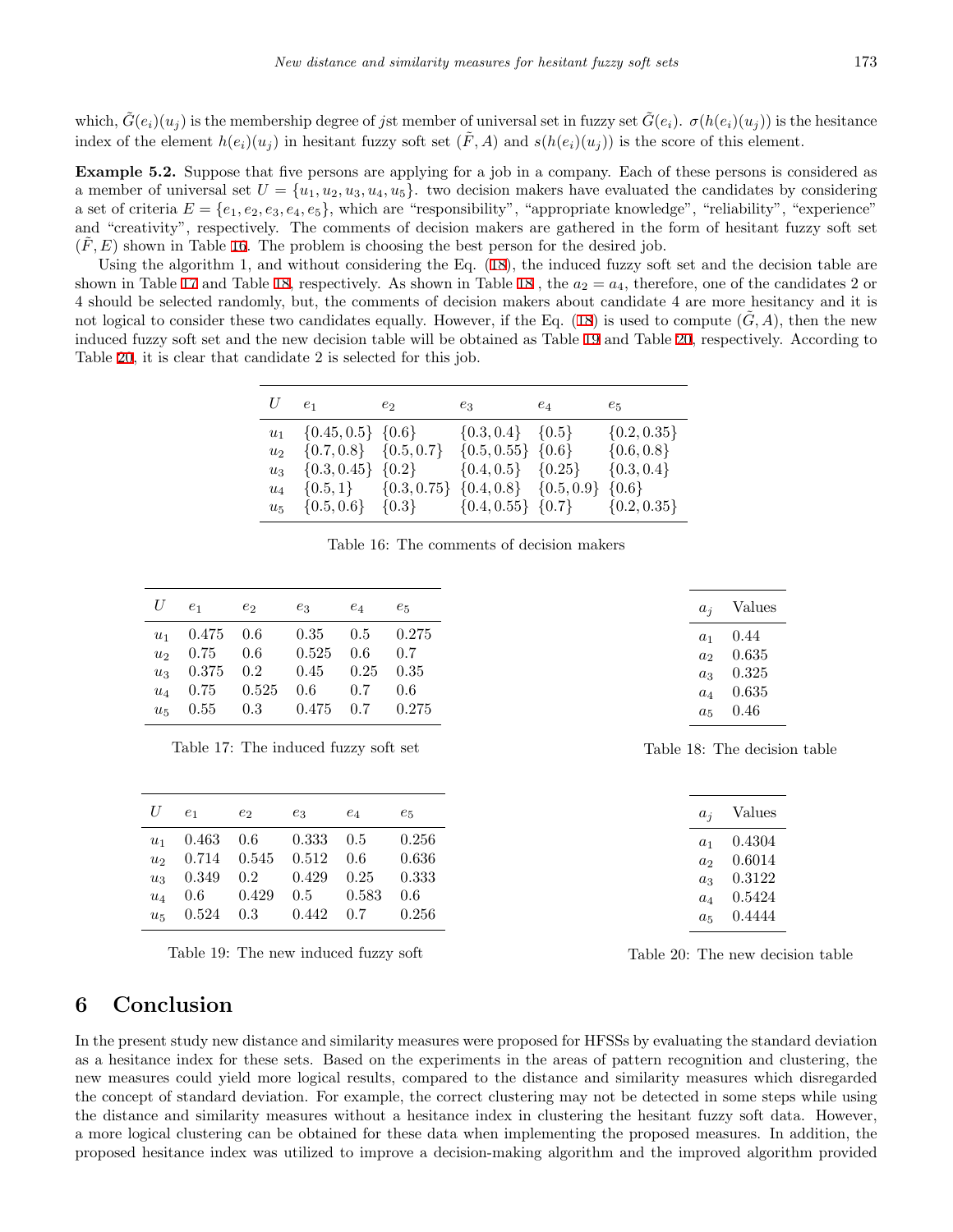a more logical result based on a decision-making example. Future studies can be performed by using the proposed distance and similarity measures in more complex cases of decision-making, pattern recognition, clustering, and the like. Finally, the proposed measures can be extended to other hybridizations in soft sets.

## **Acknowledgement**

The authors wish to express their appreciation for several excellent suggestions for improvements in this paper made by the referees.

## **References**

- <span id="page-15-16"></span>[1] L. Aliahmadipour, E. Eslami, *GHFHC: Generalized hesitant fuzzy hierarchical clustering algorithm*, International Journal of Intelligent Systems, **31**(9) (2016), 855-871.
- <span id="page-15-9"></span>[2] H. A. Alshehri, H. A. Abujabal, N. O. Alshehri, *New types of hesitant fuzzy soft ideals in BCK-algebras*, Soft Computing, **22**(11) (2018), 3675-3683.
- <span id="page-15-11"></span>[3] M. Arefi, S. M. Taheri, *Weighted similarity measure on interval-valued fuzzy sets and its application to pattern recognition*, Iranian Journal of Fuzzy Systems, **11**(5) (2014), 67-79.
- <span id="page-15-1"></span>[4] K. T. Atanassov, *Intuitionistic fuzzy sets*, Fuzzy Sets and Systems, **20**(1) (1986), 87-96.
- <span id="page-15-4"></span>[5] K. V. Babitha, S. J. John, *Hesitant fuzzy soft sets*, Journal of New Results in Science, **2**(3) (2013), 98-107.
- <span id="page-15-10"></span>[6] V. Balopoulos, A. G. Hatzimichailidis, B. K. Papadopoulos, *Distance and similarity measures for fuzzy operators*, Information Sciences, **177**(11) (2007), 2336-2348.
- <span id="page-15-7"></span>[7] I. Beg, T. Rashid, *Ideal solutions for hesitant fuzzy soft sets*, Journal of Intelligent & Fuzzy Systems, **30**(1) (2016), 143-150.
- <span id="page-15-6"></span>[8] C. Bin, *Generalized hesitant fuzzy soft sets*, Italian Journal of Pure and Applied Mathematics, **36** (2016), 35-54.
- <span id="page-15-13"></span>[9] F. E. Boran, D. Akay, *A biparametric similarity measure on intuitionistic fuzzy sets with applications to pattern recognition*, Information Sciences, **255** (2014), 45-57.
- <span id="page-15-15"></span>[10] N. Chen, Z. Xu, M. Xia, *Correlation coefficients of hesitant fuzzy sets and their applications to clustering analysis*, Applied Mathematical Modelling, **37**(4) (2013), 2197-2211.
- <span id="page-15-17"></span>[11] N. Chen, Z. Xu, M. Xia, *The ELECTRE I multi-criteria decision-making method based on hesitant fuzzy sets*, International Journal of Information Technology & Decision Making, **14**(3) (2015), 621-657.
- <span id="page-15-5"></span>[12] S. Das, S. Kar, *The hesitant fuzzy soft set and its application in decision-making*, Facets of Uncertainties and Applications, Springer Proceedings in Mathematics & Statistics, (2015), 235-247.
- <span id="page-15-8"></span>[13] S. Das, D. Malakar, S. Kar, T. Pal, *Correlation measure of hesitant fuzzy soft sets and their application in decision making*, Neural Computing and Applications, (2017) 1-17.
- <span id="page-15-2"></span>[14] J. Y. Dong, F. F. Yuan, S. P. Wan, *Extended VIKOR method for multiple criteria decision-making with linguistic hesitant fuzzy information*, Computers & Industrial Engineering, **112** (2017), 305-319.
- <span id="page-15-0"></span>[15] D. Dubois, H. Prade, *Fuzzy sets and systems: Theory and applications*, Academic Press, New York, 1980.
- <span id="page-15-14"></span>[16] B. Farhadinia, *Information measures for hesitant fuzzy sets and interval-valued hesitant fuzzy sets*, Information Sciences, **240** (2013), 129-144.
- <span id="page-15-3"></span>[17] F. Feng, X. Liu, V. Leoreanu-Fotea, Y. B. Jun, *Soft sets and soft rough sets*, Information Sciences, **181**(6) (2011), 1125-1137.
- <span id="page-15-12"></span>[18] P. Grzegorzewski, *Distances between intuitionistic fuzzy sets and/or interval-valued fuzzy sets based on the Hausdorff metric*, Fuzzy Sets and Systems, **148**(2) (2004), 319-328.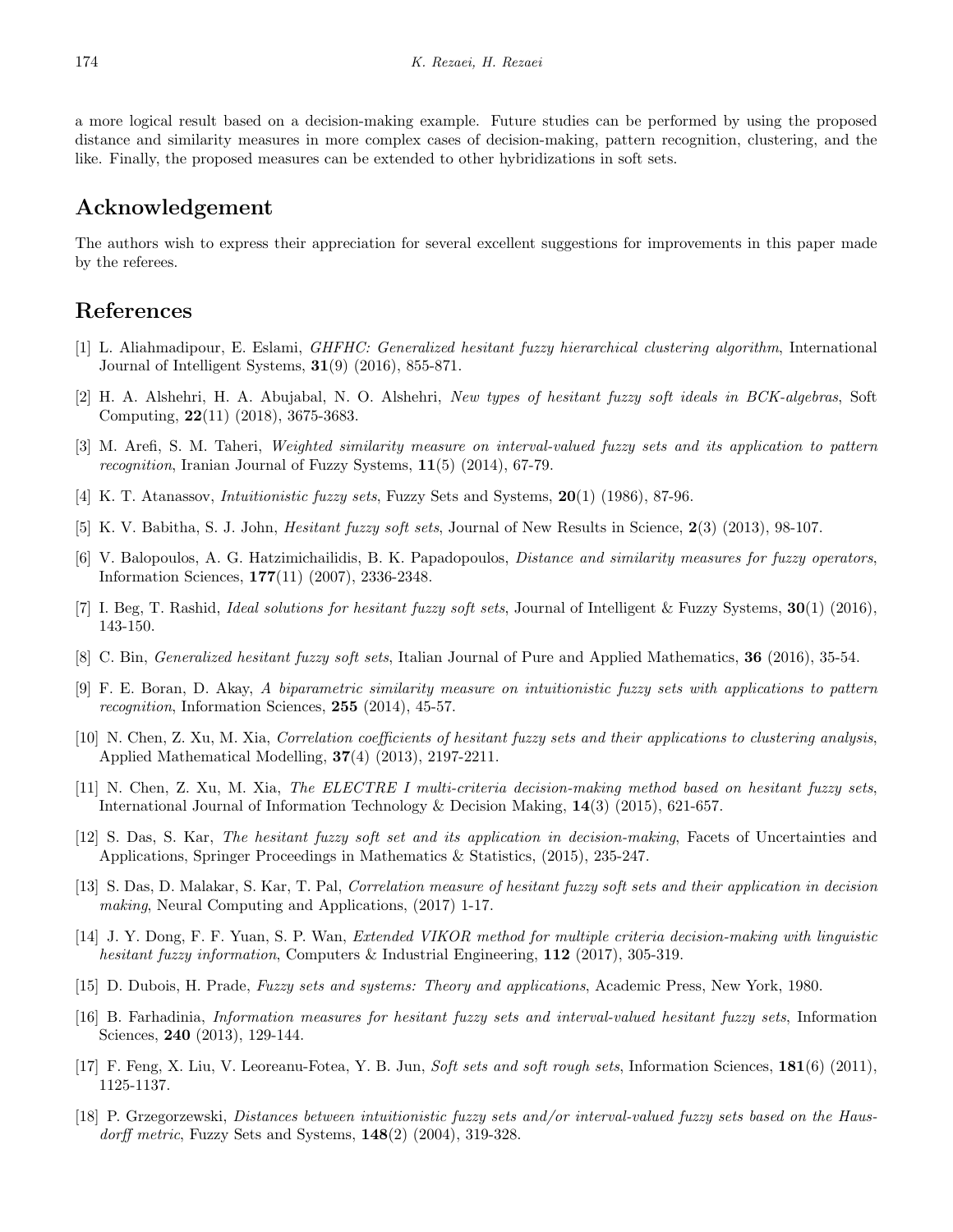- <span id="page-16-7"></span>[19] X. Guan, G. Sun, X. Yi, J. Zhao, *Grey relational analysis for hesitant fuzzy sets and its applications to multiattribute decision-making*, Mathematical Problems in Engineering, **2018**, 1-11.
- <span id="page-16-5"></span>[20] X. Guan, G. Sun, X. Yi, Z. Zhou, *Synthetic correlation coefficient between hesitant fuzzy sets with applications*, International Journal of Fuzzy Systems, **20**(6) (2018), 1968-1985.
- <span id="page-16-17"></span>[21] W. L. Hung, M. S. Yang, *Similarity measures between Type-2 fuzzy sets*, International Journal of Uncertainty, Fuzziness and Knowledge-Based Systems, **12**(6) (2004), 827-841.
- <span id="page-16-12"></span>[22] Y. Jiang, Y. Tang, Q. Chen, H. Liu, J. Tang, *Interval-valued intuitionistic fuzzy soft sets and their properties*, Computers & Mathematics with Applications, **60**(3) (2010), 906-918.
- <span id="page-16-15"></span>[23] J. Kacprzyk, *Multistage fuzzy control: A model-based approach to fuzzy control and decision-making*, Wiley, Chichester 1997.
- <span id="page-16-22"></span>[24] C. Kahraman, ˙I. Kaya, *A fuzzy multicriteria methodology for selection among energy alternatives*, Expert Systems with Applications, **37**(9) (2010), 6270-6281.
- <span id="page-16-10"></span>[25] P. K. Maji, R. Biswas, A. R. Roy, *Fuzzy soft sets*, Journal of Fuzzy Mathematics, **9** (2001), 589-602.
- <span id="page-16-11"></span>[26] P. K. Maji, R. Biswas, A. R. Roy, *Intuitionistic fuzzy soft sets*, Journal of Fuzzy Mathematics, **9** (2001), 677-692.
- <span id="page-16-18"></span>[27] P. Majumdar, S. K. Samanta, *Similarity measure of soft sets*, New Mathematics and Natural Computation, **4**(1) (2008), 1-12.
- <span id="page-16-9"></span>[28] D. Molodtsov, *Soft set theory-first results*, Computers & Mathematics with Applications, **37**(4) (1999), 19-31.
- <span id="page-16-13"></span>[29] Z. Pawlak, *Rough sets*, International Journal of Computer & Information Sciences, **11**(5) (1982), 341-356.
- <span id="page-16-19"></span>[30] G. Qian, H. Wang, X. Feng, *Generalized hesitant fuzzy sets and their application in decision support system*, Knowledge-Based Systems, **37** (2013), 357-365.
- <span id="page-16-20"></span>[31] P. H. A. Sneath, R. R. Sokal, *Numerical taxonomy. The principles and practice of numerical classification*, Freeman, San Francisco, 1973.
- <span id="page-16-4"></span>[32] G. Sun, X. Guan, X. Yi, Z. Zhou, *An innovative TOPSIS approach based on hesitant fuzzy correlation coefficient and its applications*, Applied Soft Computing, **68** (2018), 249-267.
- <span id="page-16-6"></span>[33] G. Sun, X. Guan, X. Yi, Z. Zhou, *Grey relational analysis between hesitant fuzzy sets with applications to pattern recognition*, Expert Systems with Applications, **92** (2018), 521-532.
- <span id="page-16-8"></span>[34] G. Sun, X. Guan, X. Yi, Z. Zhou, *Multi-attribute decision making with interval-valued hesitant fuzzy information, a novel synthetic grey relational degree method*, Informatica, **29**(3) (2018), 517-537.
- <span id="page-16-1"></span>[35] V. Torra, *Hesitant fuzzy sets*, International Journal of Intelligent Systems, **25**(6) (2010), 529-539.
- <span id="page-16-0"></span>[36] V. Torra, Y. Narukawa, *On hesitant fuzzy sets and decision*, 2009 IEEE International Conference on Fuzzy Systems, (2009), 1378-1382.
- <span id="page-16-3"></span>[37] S. P. Wan, Y. L. Qin, J. Y. Dong, *A hesitant fuzzy mathematical programming method for hybrid multi-criteria group decision making with hesitant fuzzy truth degrees*, Knowledge-Based Systems, **138** (2017), 232-248.
- <span id="page-16-14"></span>[38] F. Wang, X. Li, X. Chen, *Hesitant fuzzy soft set and its applications in multicriteria decision making*, Journal of Applied Mathematics **2014** (2014), 1-10.
- <span id="page-16-16"></span>[39] W. J. Wang, *New similarity measures on fuzzy sets and on elements*, Fuzzy Sets and Systems, **85**(3) (1997), 305-309.
- <span id="page-16-21"></span>[40] M. Xia, Z. Xu, *Hesitant fuzzy information aggregation in decision making*, International Journal of Approximate Reasoning, **52**(3) (2011), 395-407.
- <span id="page-16-2"></span>[41] G. L. Xu, S. P. Wan, J. Y. Dong, *A hesitant fuzzy programming method for hybrid MADM with incomplete attribute weight information*, Informatica, **27**(4) (2016), 863-892.